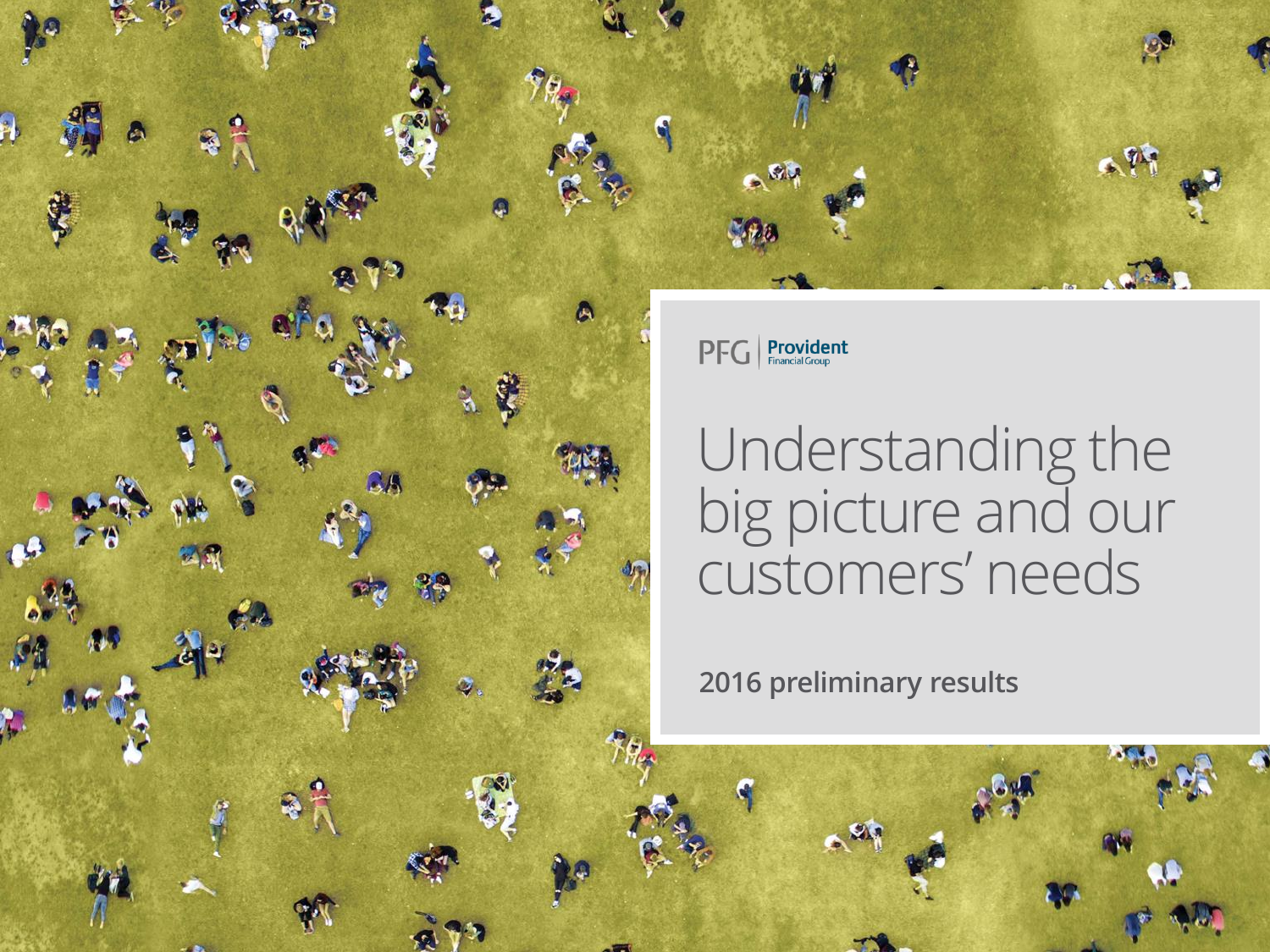# Today's presentation

- > Highlights and business overview **Peter Crook**
- > Financial review **Andrew Fisher**
- > Concluding remarks **Peter Crook**
- > Questions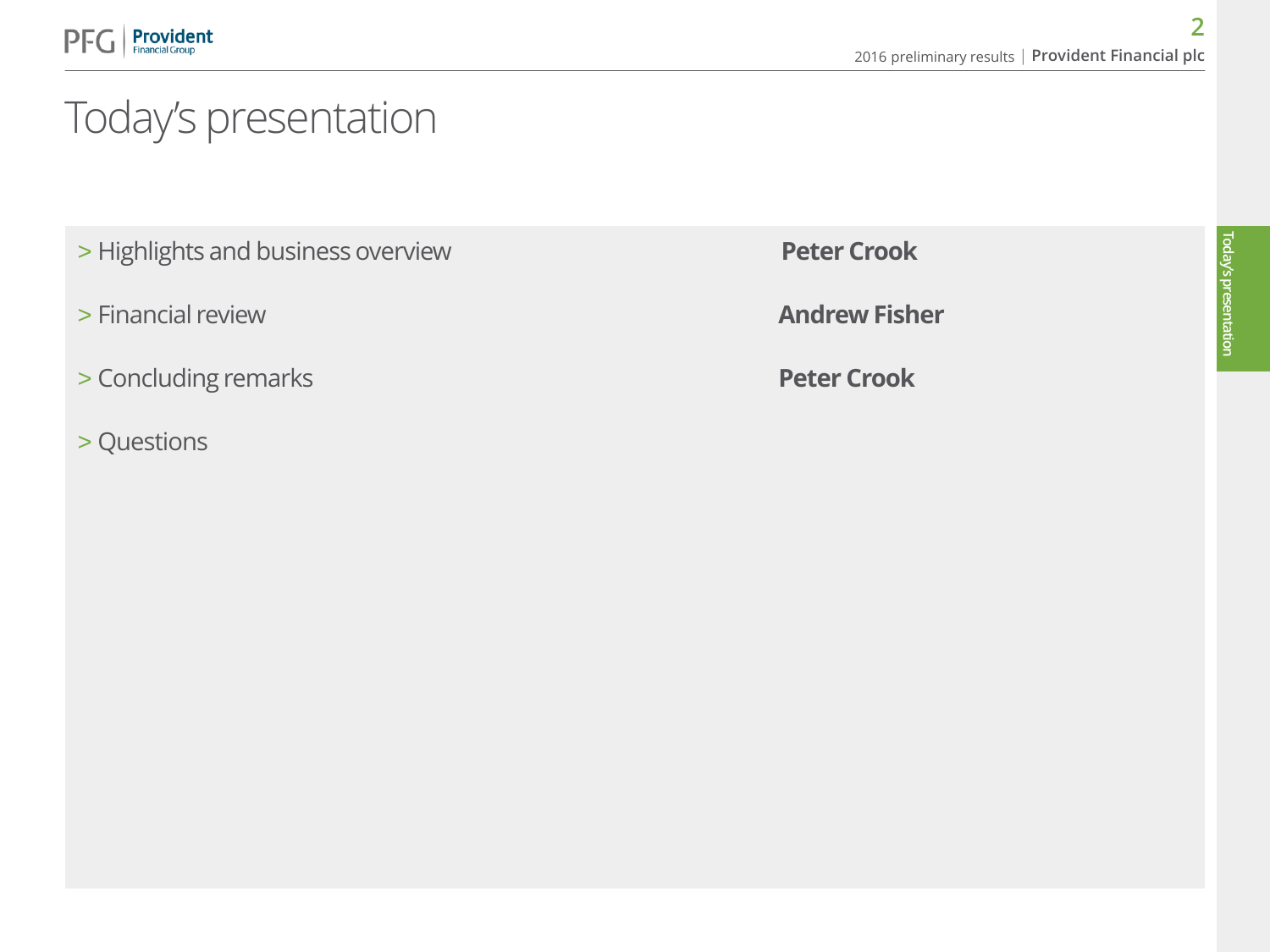

# Highlights and business overview Peter Crook – Chief Executive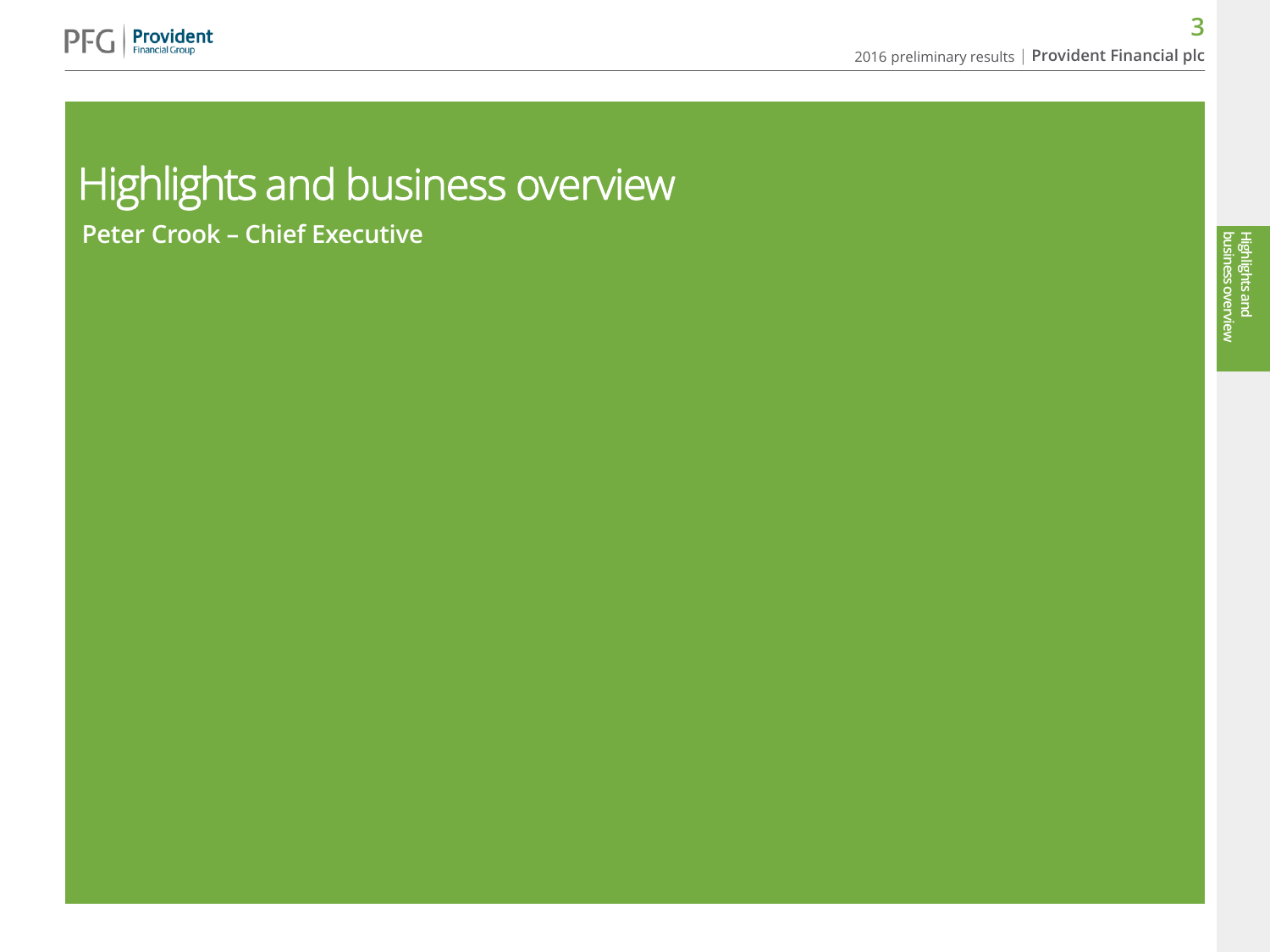### Provident

### Strong performance supports a 12.1% dividend increase **Highlights**

- $>$  Adjusted profit before tax<sup>1</sup> up 14.1% to £334.1m and adjusted basic EPS<sup>1</sup> up 9.2% to 177.5p
- > Total dividend per share up 12.1% to 134.6p fully supported by capital generation and earnings growth
- > Vanquis Bank profits up 11.3% with strong lift in fourth quarter new account bookings
- > Testing of instalment loans to credit card customers launched in November with encouraging early results
- > CCD returns to growth and profits up 9.3%
- > Robust performance in home credit and programme launched to migrate the business to a more efficient and effective field structure during 2017
- > Good progress in developing further lending and digital capability at Satsuma
- > Moneybarn profits up 46.0% and continued strong growth in new business
- > Group fully funded to October 2019 following recent extension of core banking facilities

Adjusted profit before tax is stated before the amortisation of acquisition intangibles of £7.5m (2015: £7.5m) and a net exceptional gain of £17.3m (2015: exceptional cost of £11.8m)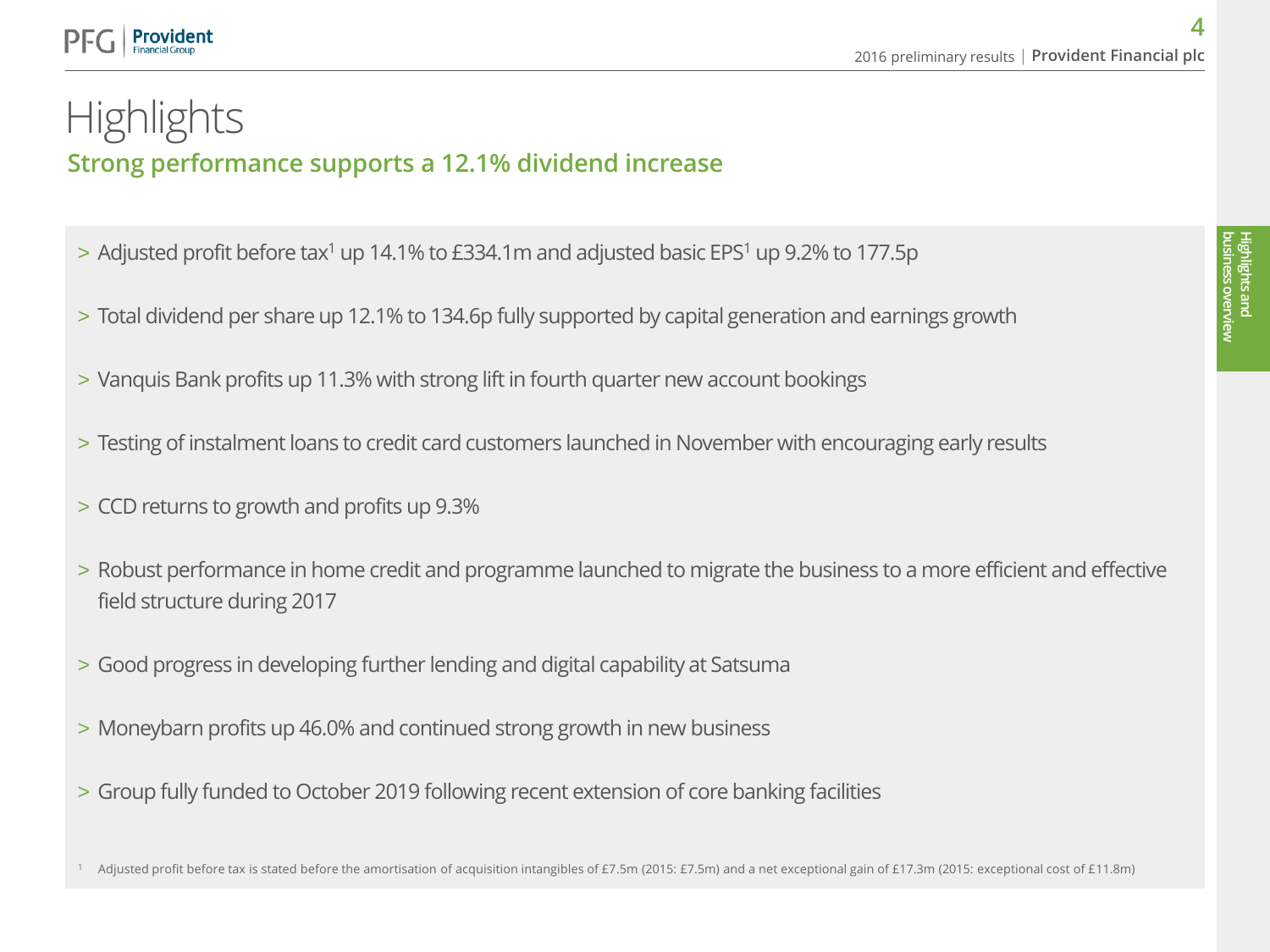### Vanquis Bank Market conditions and business positioning

Provident

- > Strong demand from developing the underserved, nonstandard credit card market
- > Marketing activity of competitors continues at similar levels

- > Benefit of favourable UK employment market on delinquency trends has run its course
- > Strong demand for larger, longer duration loans from a heavily underserved area of the non-standard market

### Market conditions and the state of the Business positioning

- > Initiatives in place to expand credit card distribution and proposition
- > Chrome branded card launched to address nearer prime segment of non-standard market
- > Pipeline of opportunities to partner with other lending institutions, brokers and providers of retail finance
- > Unchanged credit standards supported improvement in arrears during first nine months of the year
- > Loans platform successfully developed and testing of instalment loans proposition to credit card customers commenced in November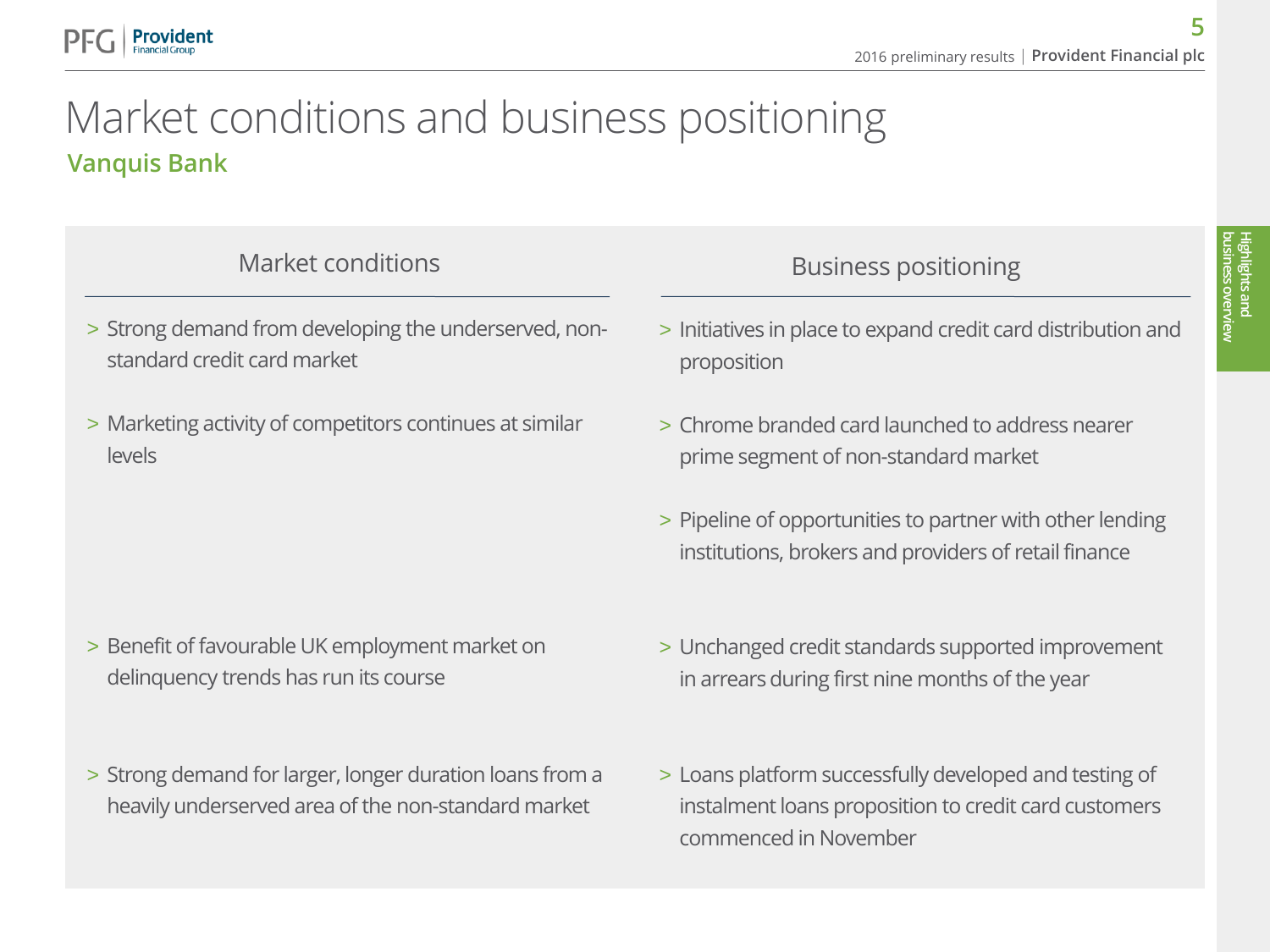### Home credit Market conditions and business positioning

### Market conditions and the conditions of the Business positioning

Provident

- > No discernible change in the competitive landscape in home credit although modest industry consolidation continues
- > Core of between 2m and 3m non-standard consumers for whom face-to-face relationship is critical for assessing affordability and providing forbearance
- > Household incomes and cost of living remain stable
- > Demand from home credit customers and customer confidence remains robust

- > Home credit business is continuing to evolve and delivering strong returns
- > Receivables growth re-established from focus on serving good quality existing customers
- > Profits delivered from improved credit quality, standardised arrears processes and significant cost savings
- > Programme launched to migrate to a more efficient and effective field organisation structure during 2017 supported by deployment of further technology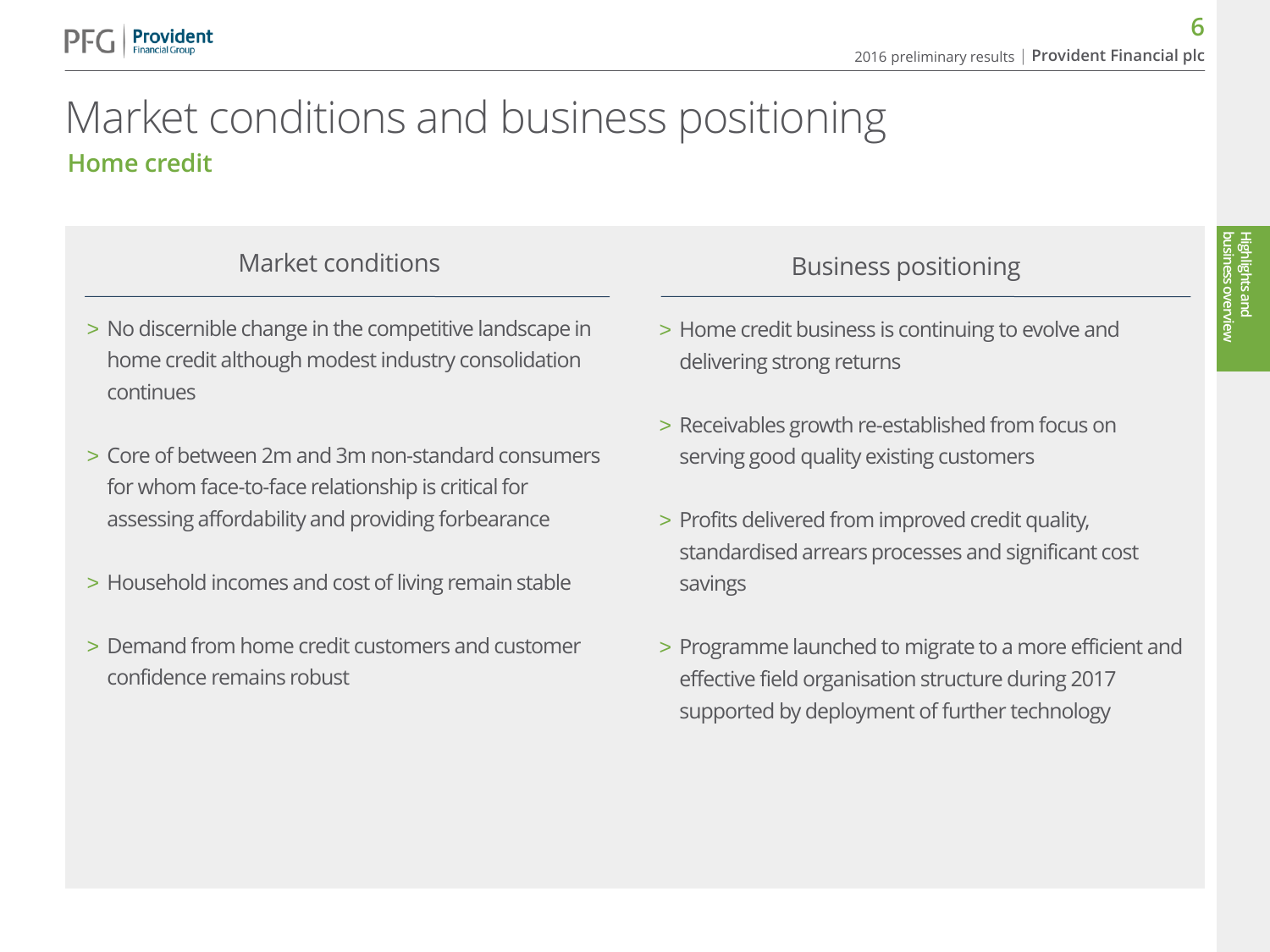### **Provident**

### Proposed changes to the operating model Home credit

- > Repositioning of home credit has been successful in maintaining profits and increasing returns in a mature market:
	- Successful deployment of hand-held technology to the field force
	- Reduction in the number of self-employed agents from over 10,000 to 4,500
	- Reduction in the field headcount by over 1,000
	- Development of sophisticated central underwriting and data analytics
- > Self-employed model for agents has served us well over a long period of time
- > BUT continually increasing customer expectations and the development of technology has led us to conclude that the current model needs to be updated to deliver a more efficient and effective business
- > Proposal developed, subject to workforce consultation, to enhance the home credit model in three ways:
	- Serving customers through 2,500 full time employed Customer Experience Managers
	- Changing the field management structure in the UK
	- Deploying further technology, including route planning and voice recording
- > New model is proposed to be fully operational from July 2017
- > The proposal represents a logical extension of the excellent progress made since the repositioning in 2013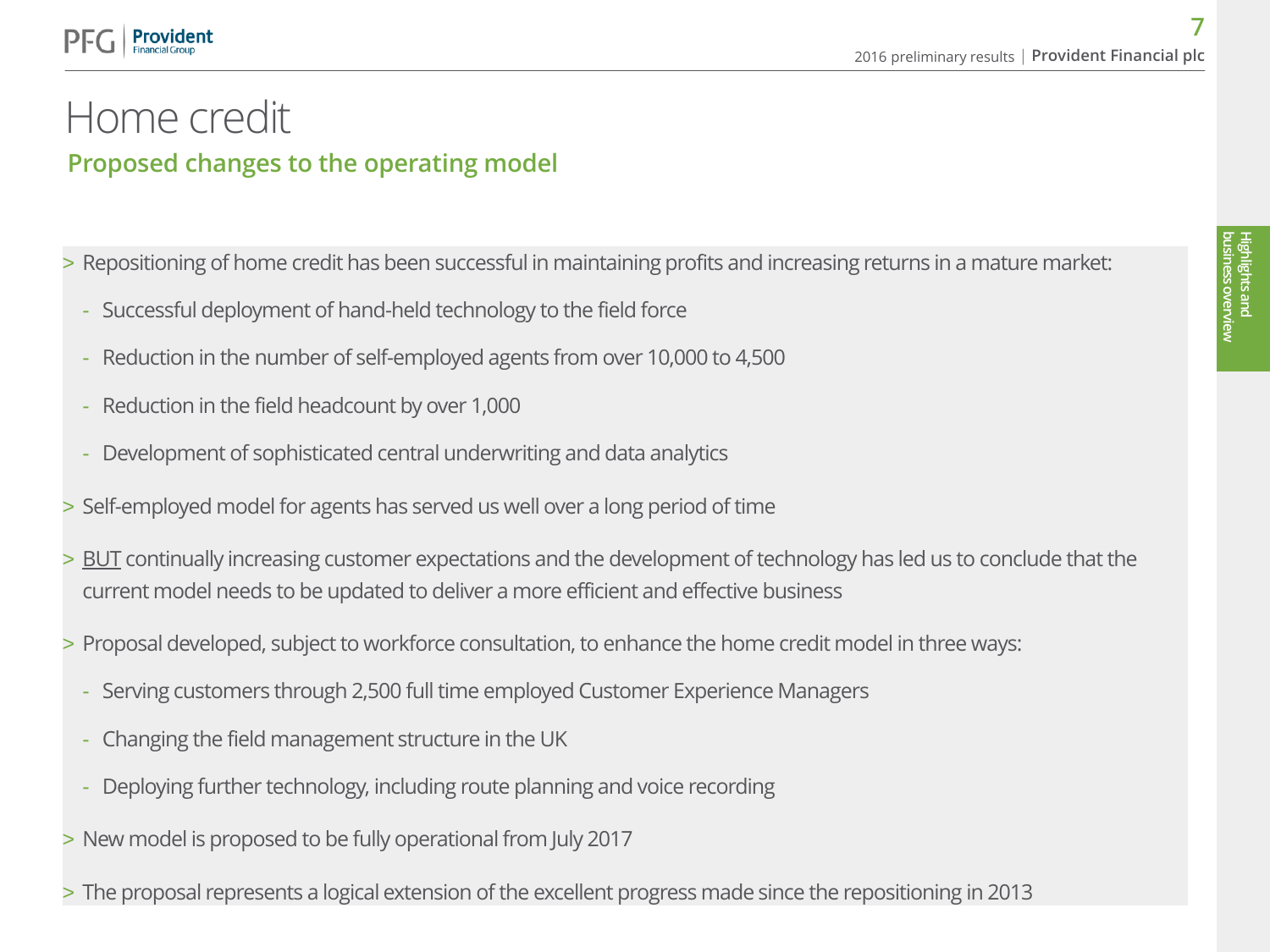### Satsuma Market conditions and business positioning

Provident

- > Changing customer preferences and dislocation from payday regulation driving growth in online lending
- > Online small-sum, short-term loans market has been relatively crowded as payday lenders have adapted their business models
- > Competitors investing heavily in above the line advertising to attract customers and struggling to make positive returns
- > Evidence that market consolidation is now beginning

### Market conditions and the state of the Business positioning

- > Drive to further develop underwriting, cost effective distribution channels and customer journey have been successful in driving down cost per account booked
- > Small-sum, short-term weekly product augmented with the launch of a monthly product in November
- > Further lending to established customers developing well
- > Increase in business volumes in fourth quarter, with good trajectory as the business approaches break even
- > Further important developments in 2017 including mobile app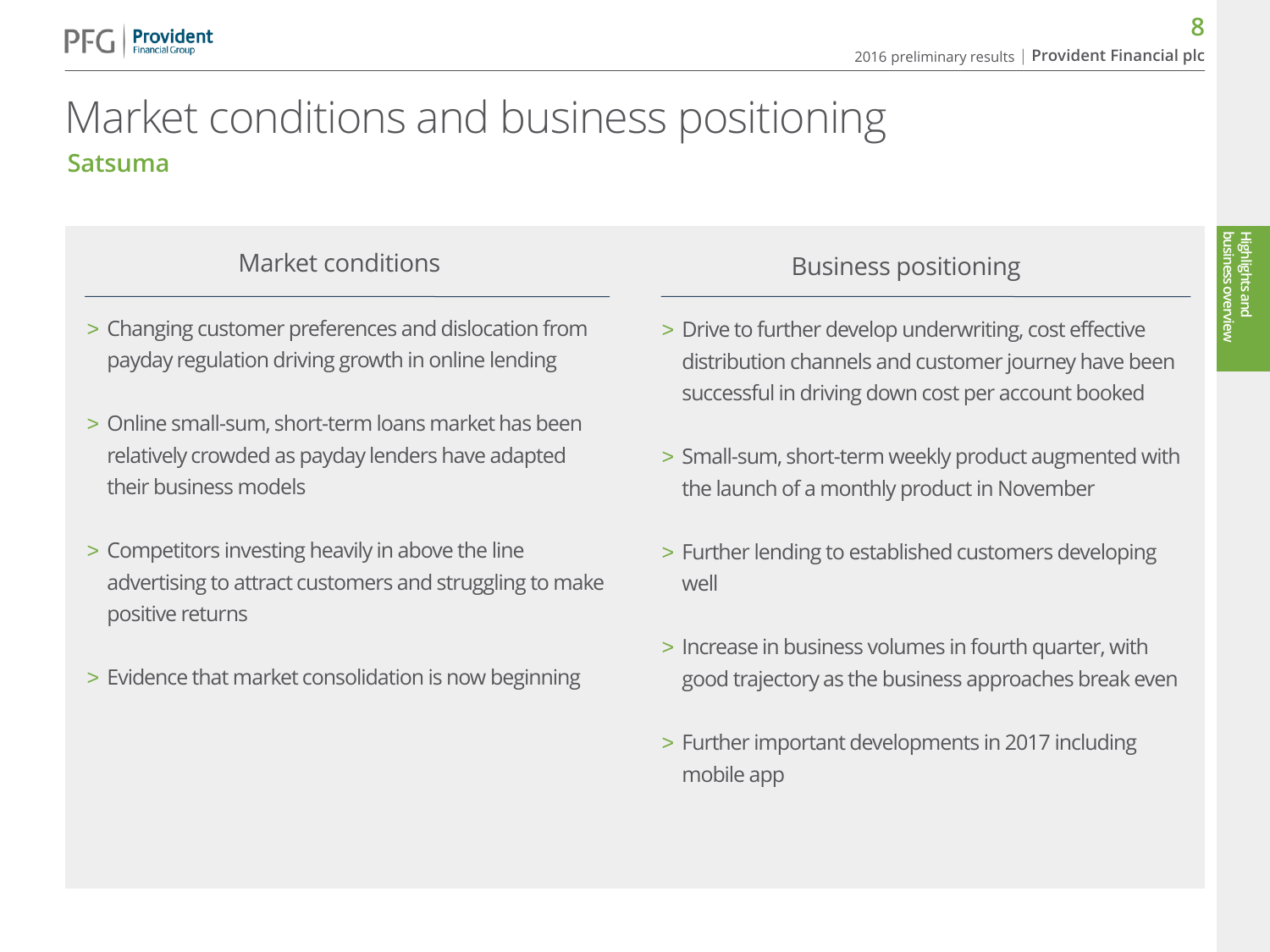### Moneybarn Market conditions and business positioning

> Market supply remains below levels in 2007

Provident Financial Group

- > Market is competitive with around 10 active competitors
- > Demand for second hand cars in the non-standard market moderated during the fourth quarter but recovered strongly in early 2017
- > Growth supported by customer needs, under supply of non-standard finance and value for money product proposition

### Market conditions and the set of the Business positioning

- > Market leadership and primacy reinforced by access to group funding and broadening of product range
- > Investment in market leading platform and operational capacity to support significant growth potential
- > Light commercial vehicles proposition through existing brokers progressing well
- > Launch of new website to support B2C proposition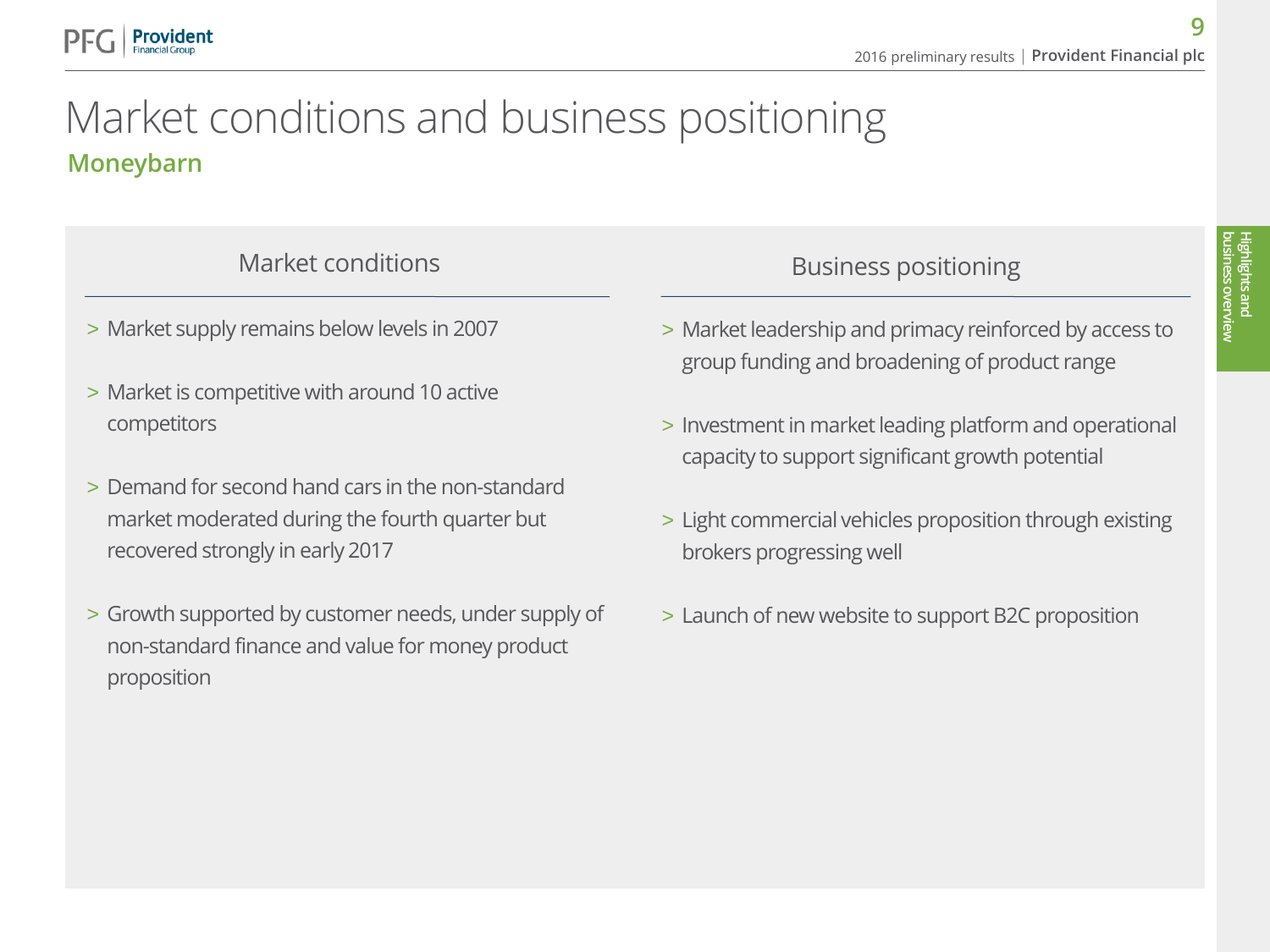### PFG is well positioned to trade through any economic slowdown Brexit

**Provident** 

| Economic risk                                                   | PFG dynamic                                                                                                                                                                                                                                                                                                 |
|-----------------------------------------------------------------|-------------------------------------------------------------------------------------------------------------------------------------------------------------------------------------------------------------------------------------------------------------------------------------------------------------|
| Rising unemployment                                             | • Vanquis Bank has not changed its credit standards since 2009<br>and maintains strict discipline over managing card utilisation<br>• Moneybarn has relatively low default rates and recourse to the<br>vehicle<br>• Home credit is late cycle and impacted by under employment<br>rather than unemployment |
| Inflation from weak exchange rate and<br>more expensive imports | • Only material impact is on disposable income of home credit<br>customers and credit quality has significantly improved since<br>inflationary pressures between 2010 and 2012                                                                                                                              |
| Increased interest rates                                        | • Customers typically not home owners or heavily indebted<br>• Interest cost is a relatively small proportion of PFG's cost base                                                                                                                                                                            |
| Fragile debt capital markets                                    | • Headroom on committed facilities to fund growth and<br>contractual maturities to October 2019<br>• Diverse funding sources, including retail deposits                                                                                                                                                     |

### > **PFG performed robustly through the 2008-2010 downturn and it has a strong, well diversified funding position**

> Addressable customer base may increase during a downturn due to reduced risk appetite or funding constraints of prime or other wholesale funded non-standard lenders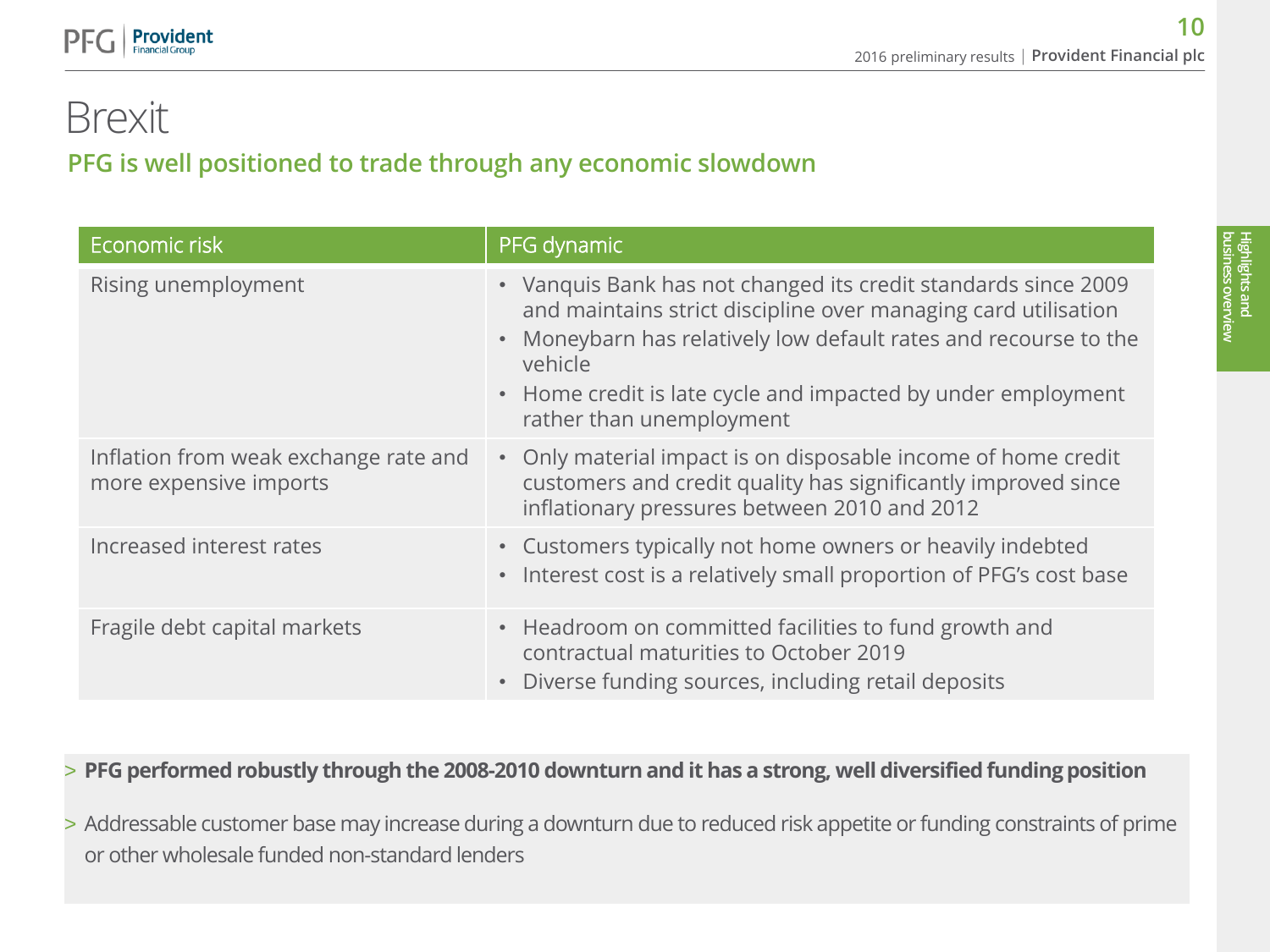

# Financial review

Andrew Fisher – Finance Director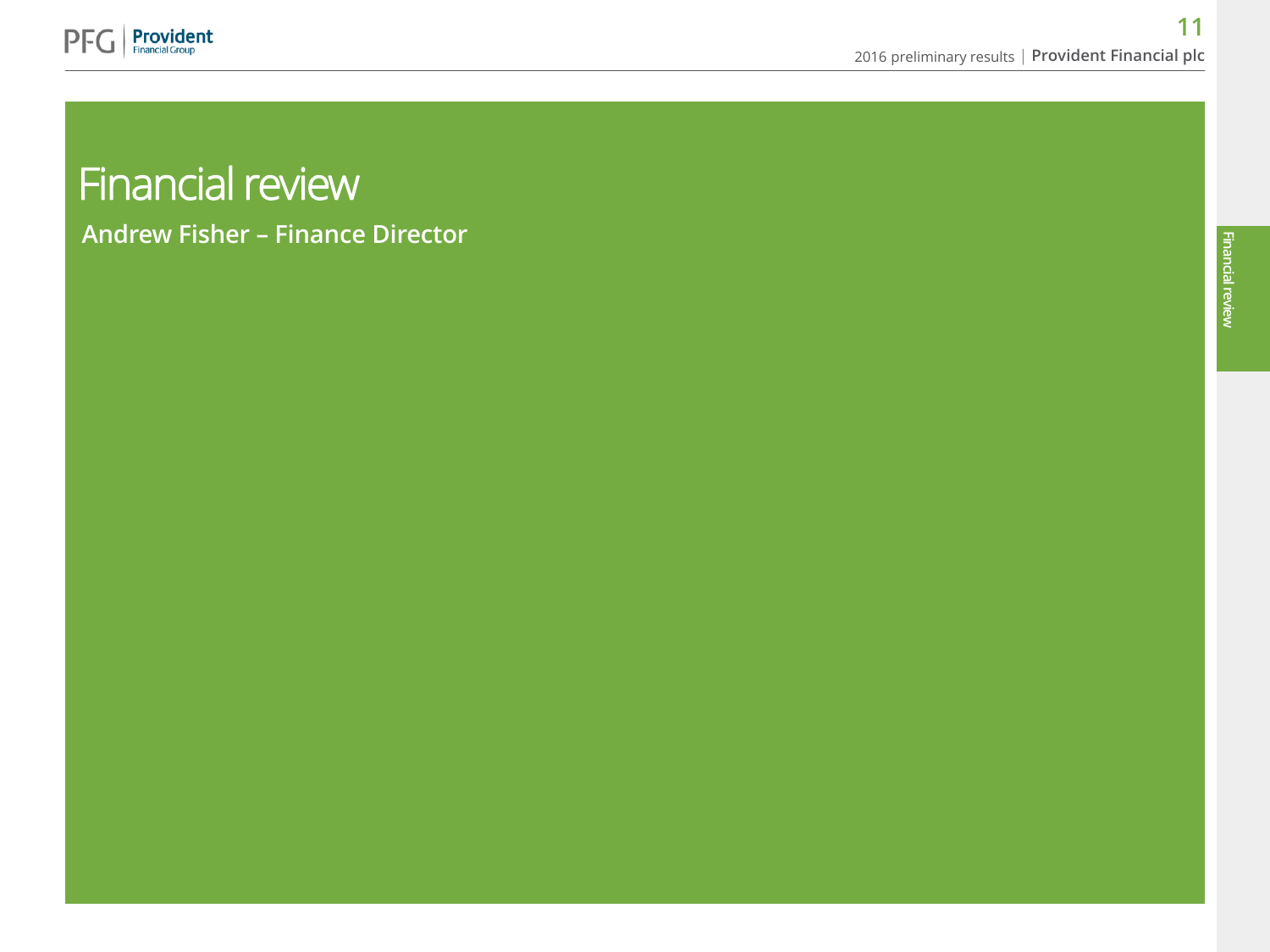### Results summary Group

**Provident** 

|                                                                                      |            | Year ended 31 December |             |  |
|--------------------------------------------------------------------------------------|------------|------------------------|-------------|--|
|                                                                                      | 2016<br>£m | 2015<br>£m             | Change<br>% |  |
| Vanquis Bank:                                                                        |            |                        |             |  |
| - UK                                                                                 | 204.5      | 185.5                  | 10.2        |  |
| - Poland <sup>1</sup>                                                                |            | (1.8)                  | 100.0       |  |
| <b>Total Vanquis Bank</b>                                                            | 204.5      | 183.7                  | 11.3        |  |
| CCD                                                                                  | 115.2      | 105.4                  | 9.3         |  |
| Moneybarn                                                                            | 31.1       | 21.3                   | 46.0        |  |
| Central costs                                                                        | (16.7)     | (17.5)                 | 4.6         |  |
| Adjusted profit before tax <sup>2</sup>                                              | 334.1      | 292.9                  | 14.1        |  |
|                                                                                      |            |                        |             |  |
| Effective tax rate (%)                                                               | 23.20      | 20.25                  |             |  |
| Adjusted basic earnings per share <sup>2</sup> (pence)                               | 177.5      | 162.6                  | 9.2         |  |
| Return on assets $3$ (%)                                                             | 15.3       | 16.1                   |             |  |
| Return on assets <sup>3</sup> excluding impact of bank corporation tax surcharge (%) | 16.2       | 16.1                   |             |  |
| Total dividend per share (pence)                                                     | 134.6      | 120.1                  | 12.1        |  |

1 Receivables book sold on 1 April 2015 and business now closed

2 Adjusted profit before tax is stated before the amortisation of acquisition intangibles of £7.5m (2015: £7.5m) and a net exceptional gain of £17.3m (2015: exceptional cost of £11.8m)

3 Adjusted profit before interest after tax as a percentage of average receivables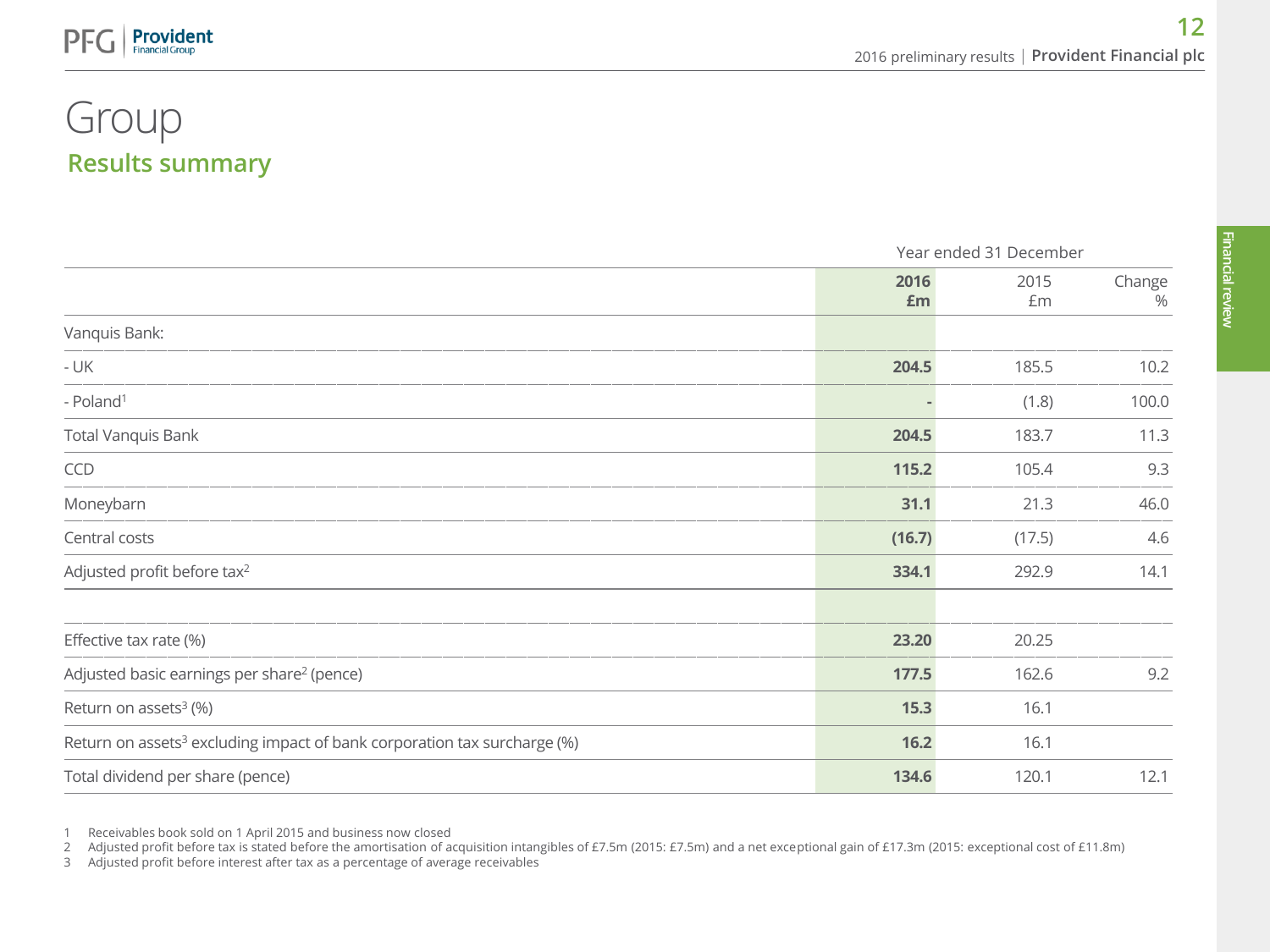## Results Vanquis Bank

|                                                                                      |            | Year ended 31 December |                |  |
|--------------------------------------------------------------------------------------|------------|------------------------|----------------|--|
|                                                                                      | 2016<br>Em | 2015<br>Em             | Change<br>$\%$ |  |
| Customer numbers ('000)                                                              | 1,545      | 1,421                  | 8.7            |  |
| Year-end receivables                                                                 | 1,424.7    | 1,252.0                | 13.8           |  |
| Average receivables                                                                  | 1,307.0    | 1,157.1                | 13.0           |  |
| Revenue                                                                              | 583.7      | 538.6                  | $8.4\,$        |  |
| Impairment                                                                           | (162.4)    | (158.9)                | (2.2)          |  |
| Revenue less impairment                                                              | 421.3      | 379.7                  | 11.0           |  |
| Risk-adjusted margin <sup>1</sup> (%)                                                | 32.2       | 32.8                   |                |  |
| Costs                                                                                | (174.4)    | (151.1)                | (15.4)         |  |
| Interest                                                                             | (42.4)     | (43.1)                 | 1.6            |  |
| Adjusted profit before tax <sup>2</sup>                                              | 204.5      | 185.5                  | 10.2           |  |
| Return on assets <sup>3</sup> (%)                                                    | 13.8       | 15.8                   |                |  |
| Return on assets <sup>3</sup> excluding impact of bank corporation tax surcharge (%) | 15.1       | 15.8                   |                |  |

1 Revenue less impairment as a percentage of average receivables

2 Adjusted profit before tax is stated before an exceptional gain of £20.2m (2015: £nil) in respect of Vanquis Bank's interest in Visa Europe following completion of Visa Inc.'s acquisition of Visa Europe on 21 June 2016

3 Adjusted profit before interest after tax as a percentage of average receivables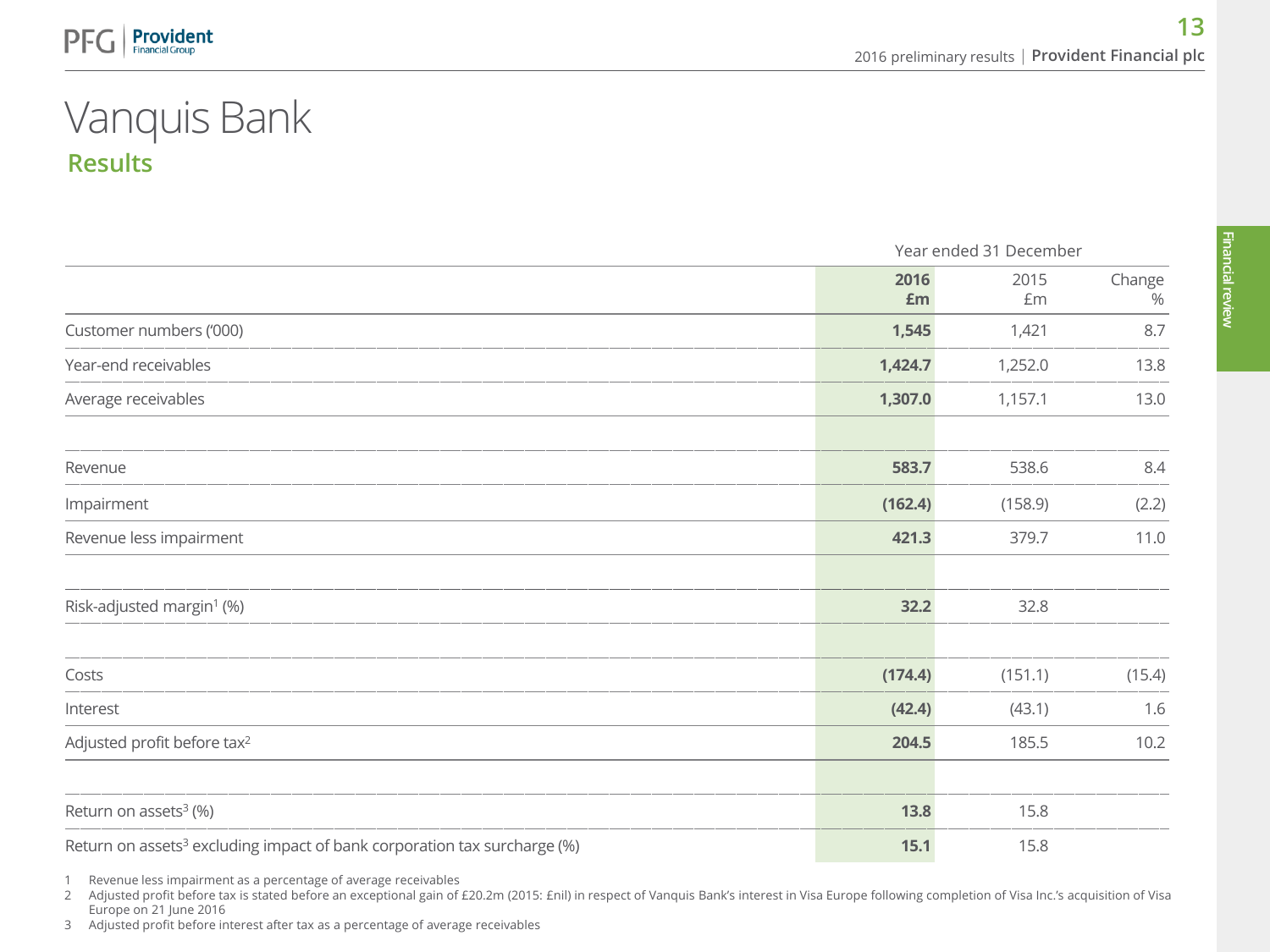### Customer numbers Vanquis Bank



- > New account bookings of 406k, 27k lower than 2015: **Customer numbers and new account bookings ('000)**
	- Reduction of 43k from face-to-face following decision to curtail this channel
	- > Second half bookings of 222k versus first half bookings of 184k:
		- Marketing weighted to the second half
		- Strong momentum from internet channel
		- Credit card proposition expanded into the nearer prime segment of the non-standard market (Chrome)
	- > Step-up in new account bookings expected in 2017:
		- Momentum from second half of 2016
		- Good pipeline of new initiatives to augment medium-term growth
		- Related increase in year 1 investment associated with all new vintages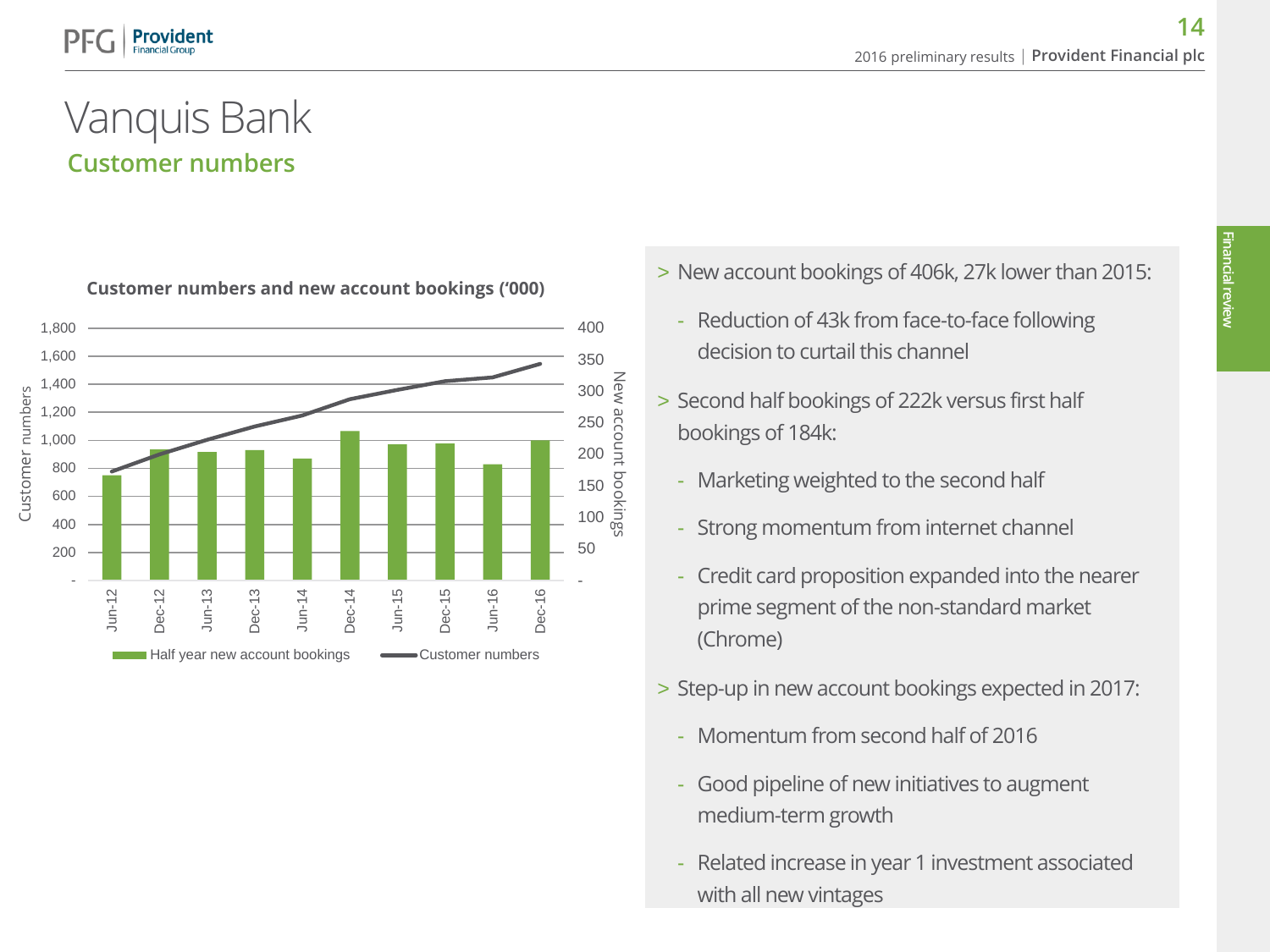## Receivables Vanquis Bank





- > Receivables growth of 13.8% during 2016:
	- Growth in customer numbers of 8.7%
	- Good performance from the credit line increase programme to established customers
- > Average customer balance increased to £922 in 2016 and is progressing towards medium-term guidance of £1,000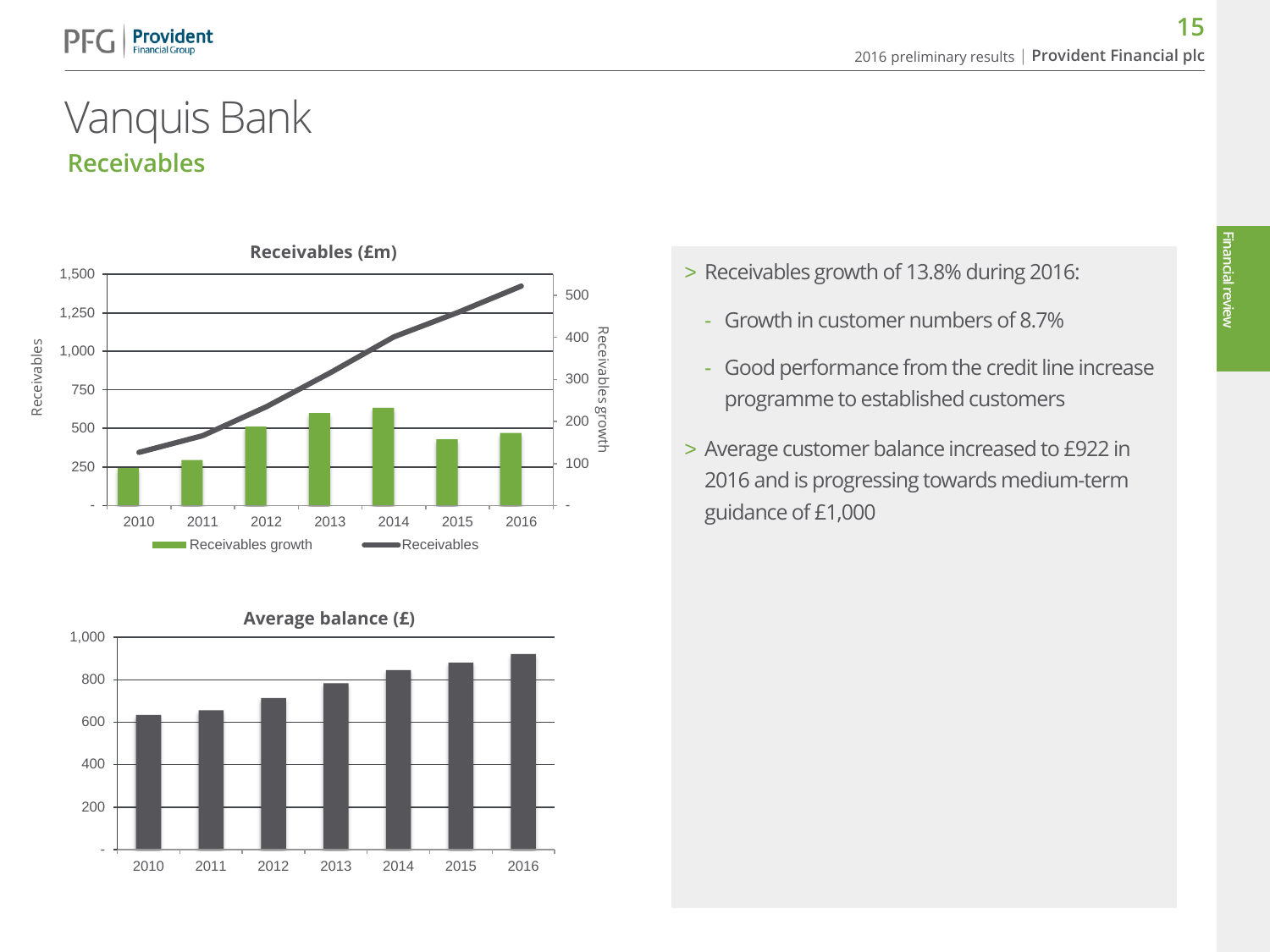# Risk-adjusted margin (RAM) Vanquis Bank



- > Business model supports stability of RAM:
	- 'Low and grow' strategy
	- High credit line utilisation significantly reduces volatility of credit losses
- > Vanquis Bank delivered a RAM above 30% during UK economic downturn between 2008 and 2010
- > RAM expanded as UK employment market improved:
	- Consistently tight credit standards
	- New business is only booked which is expected to meet minimum threshold returns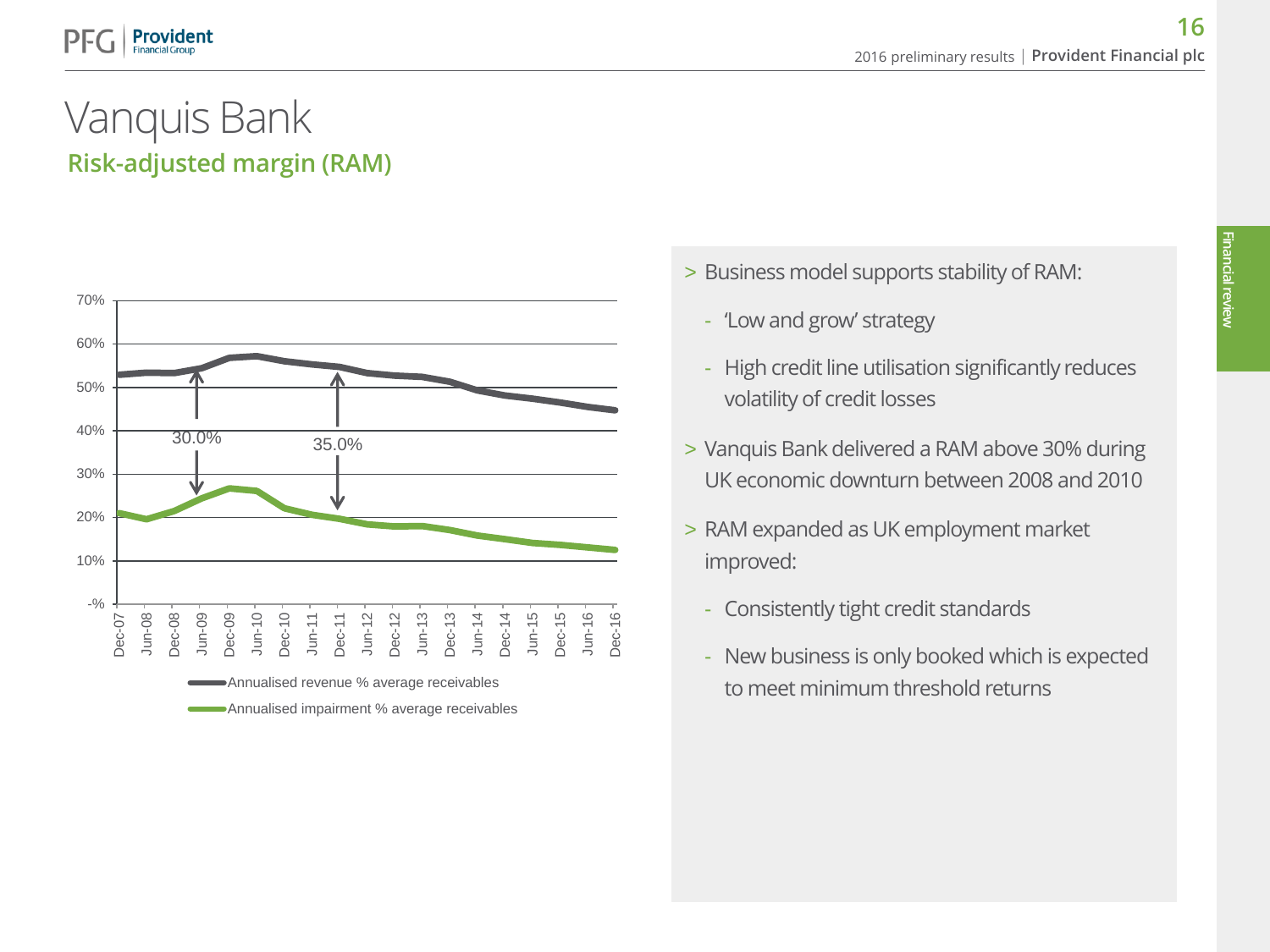# Risk-adjusted margin (RAM) Vanquis Bank



| > RAM moderated from 32.8% to 32.2% over last 12<br>months: |          |
|-------------------------------------------------------------|----------|
| Reduction in delinquency<br>through to September 2016       | $+1.3%$  |
| Lower interest yield and<br>default fees                    | $-0.9\%$ |
| Changes to ROP product and<br>reduction in interchange fees | $-1.0%$  |
| RAM                                                         | -06%     |
|                                                             |          |

> RAM expected to be closer to 30% for 2017 based on stable delinquency levels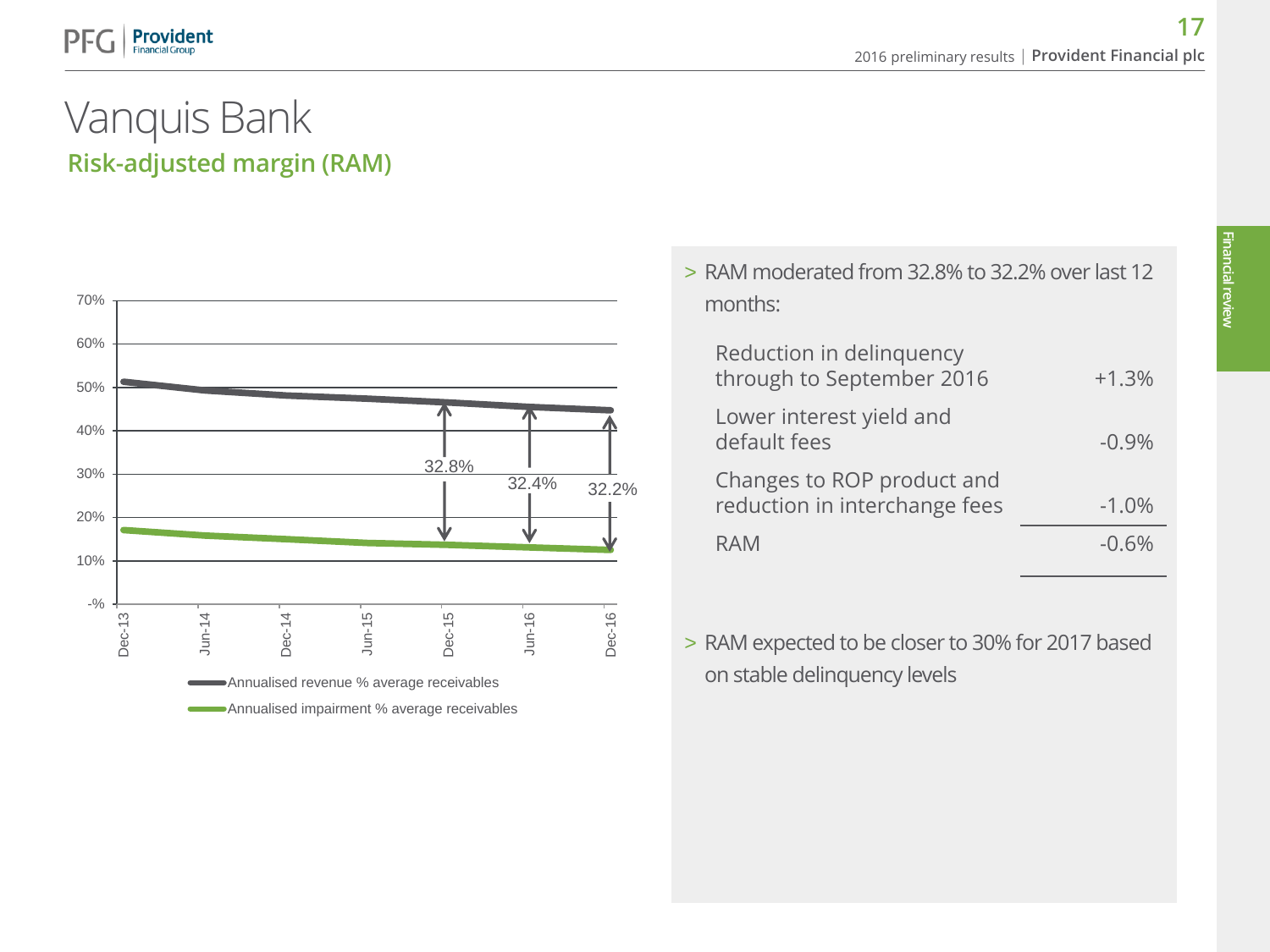## Arrears profile Vanquis Bank

|                             | At 31 December (% receivables) |      |
|-----------------------------|--------------------------------|------|
|                             | 2016                           | 2015 |
| In order                    | 94.0                           | 93.3 |
| In arrears:                 |                                |      |
| - Past due but not impaired |                                |      |
| - Impaired                  |                                | 6.7  |
| Total                       | 100.0                          | 00.0 |

> Improved profile reflects arrears running at record lows for the business

### **Impairment policy:**

- > Loans deemed to be impaired as soon as 1 contractual monthly payment is missed
- > Provision of over 80% made against accounts that are 90 days in arrears
- > Realistic accounting policy applied consistently which is prudent when benchmarked against other card issuers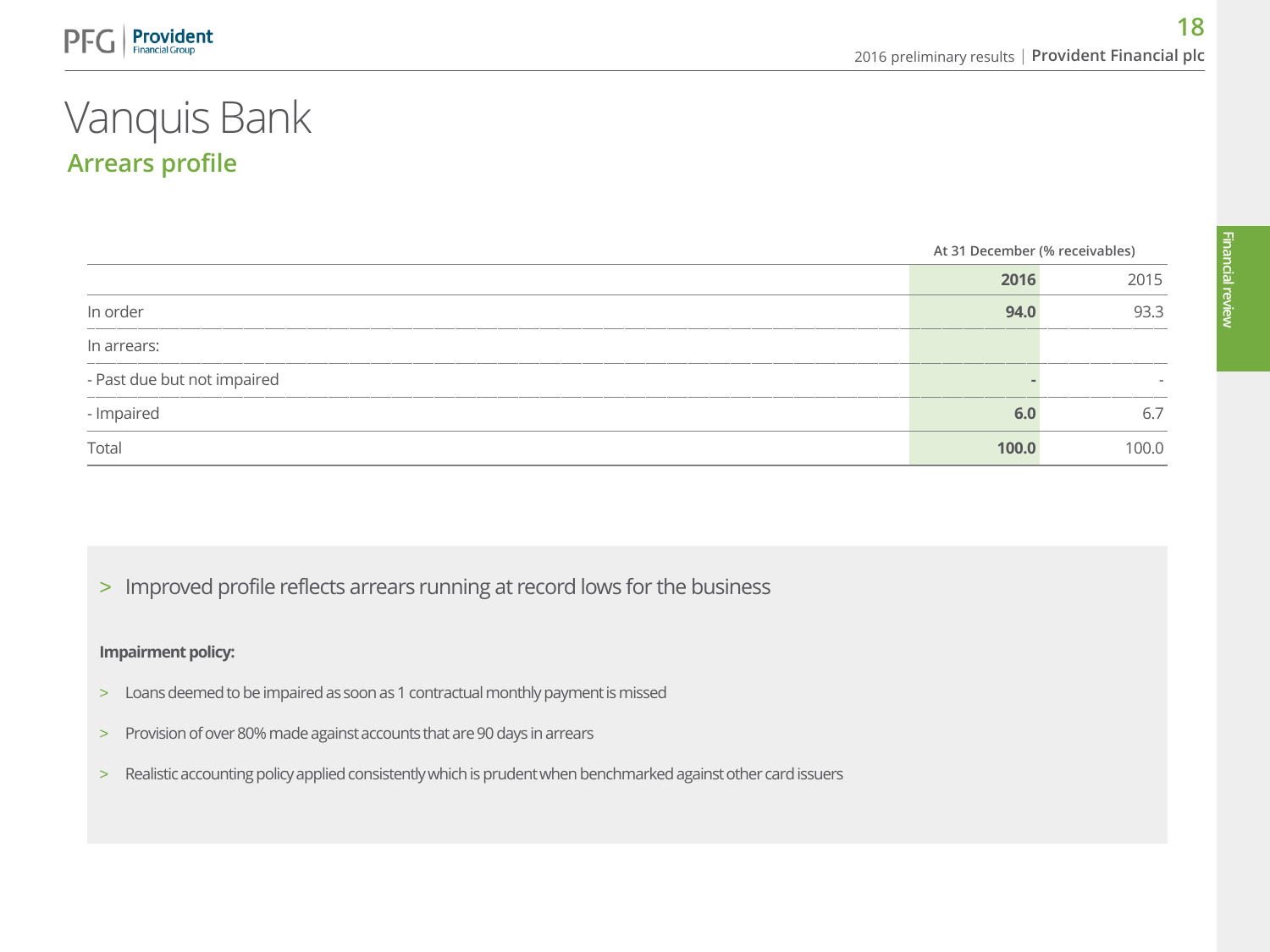### Results CCD

|                                         | Year ended 31 December |            |                |
|-----------------------------------------|------------------------|------------|----------------|
|                                         | 2016<br>£m             | 2015<br>£m | Change<br>$\%$ |
| Customer numbers ('000)                 | 862                    | 948        | (9.1)          |
| Year-end receivables                    | 584.8                  | 545.1      | 7.3            |
| Average receivables                     | 508.7                  | 499.5      | 1.8            |
| Revenue                                 | 518.8                  | 517.4      | 0.3            |
| Impairment                              | (120.0)                | (106.6)    | (12.6)         |
| Revenue less impairment                 | 398.8                  | 410.8      | (2.9)          |
| Risk-adjusted margin <sup>1</sup> (%)   | 78.4                   | 82.2       |                |
| Costs                                   | (257.0)                | (278.3)    | 7.7            |
| Interest                                | (26.6)                 | (27.1)     | 1.8            |
| Adjusted profit before tax <sup>2</sup> | 115.2                  | 105.4      | 9.3            |
| Return on assets <sup>3</sup> (%)       | 22.3                   | 21.2       |                |

1 Revenue less impairment as a percentage of average receivables

3 Adjusted profit before interest after tax as a percentage of average receivables

<sup>2</sup> Adjusted profit before tax is stated before exceptional costs of £2.9m in respect of the impairment of glo's IT platform within CCD following the decision to develop guarantor loans as part of the wider Vanquis Bank loans proposition on a separate IT platform (2015: exceptional cost of £11.8m in respect of a business restructuring)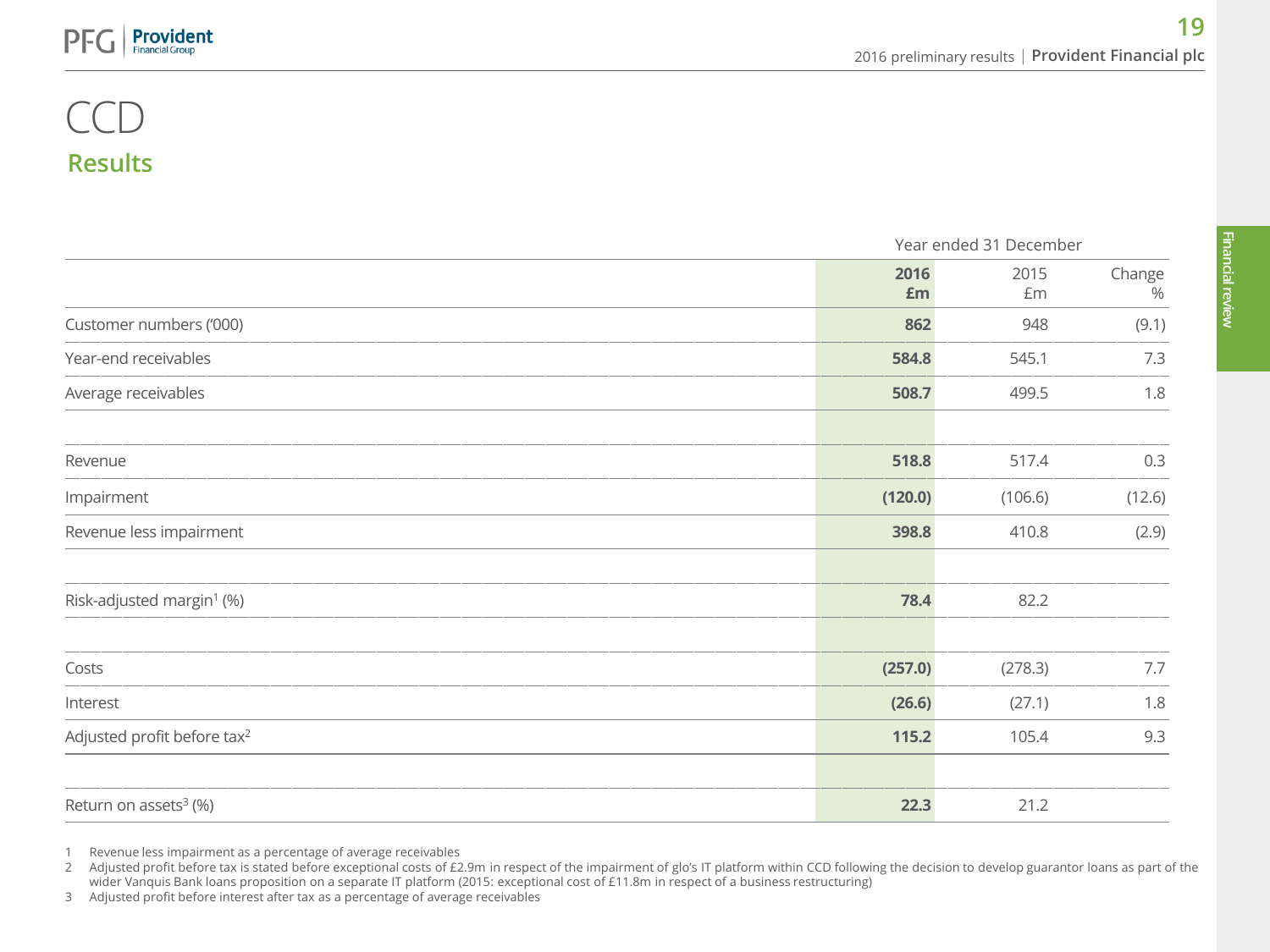### Customer numbers CCD



- > Repositioning of home credit as a smaller, betterquality business:
	- Tighter credit standards
	- Curtailed recruitment of more marginal customers
	- Improvement in overall credit quality
- > Customer numbers now stabilised:
	- 9.1% year-on-year reduction in 2016 took place in first half
	- Stable customer numbers during second half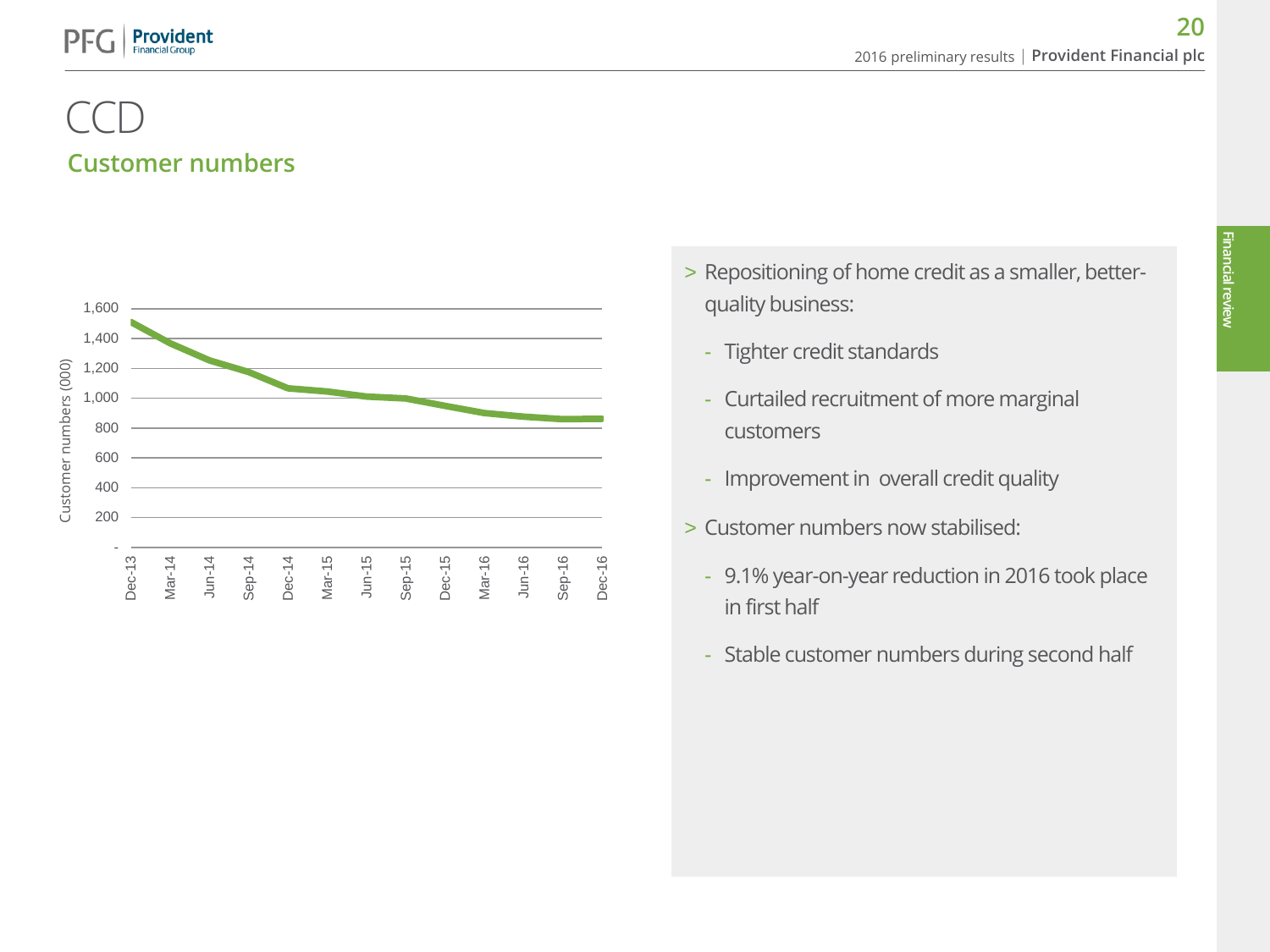### **Provident** PF

### Receivables CCD



- > Demand and customer confidence remain robust
- > Year end receivables 7.3% higher than 2015:
	- 9% increase in sales during 2016
	- Focus on good quality existing customers
	- Eligible for larger amounts of credit over a longer duration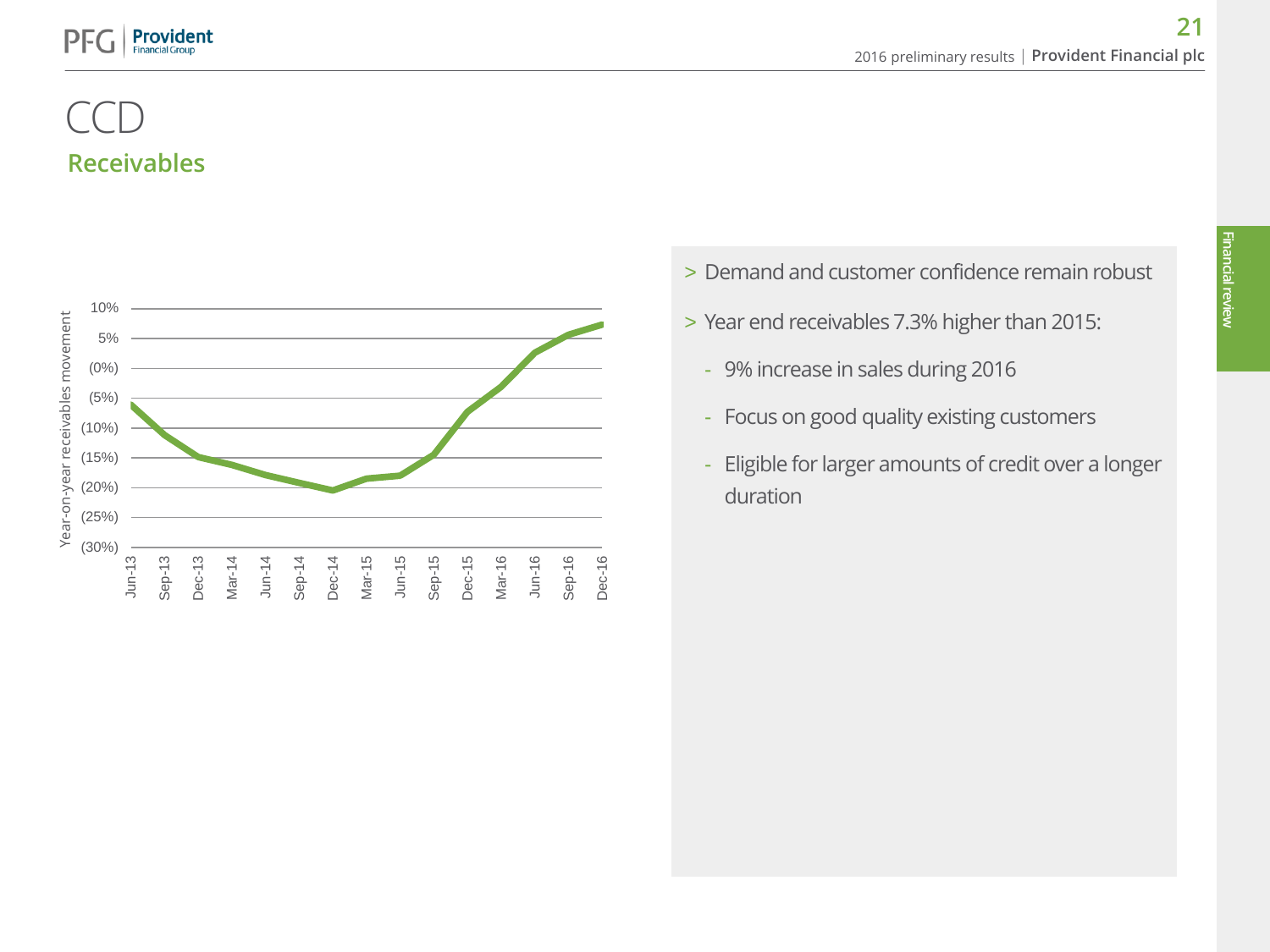### Risk-adjusted margin (RAM) CCD



- > Significant expansion in RAM from repositioning of home credit since 2013
- > RAM of 78.4% in 2016 versus 82.2% in 2015
- > Modest reduction in the revenue yield from 103.6% in 2015 to 102.0% in 2016:
	- Increase in average loan size and duration
- > Impairment ratio has increased from 21.4% in 2015 to 23.6% in 2016:
	- Stable arrears and collections performance in 2016
	- Compares with strong improvements in both these metrics during 2015 and associated impairment credits
- > RAM expected to remain stable in 2017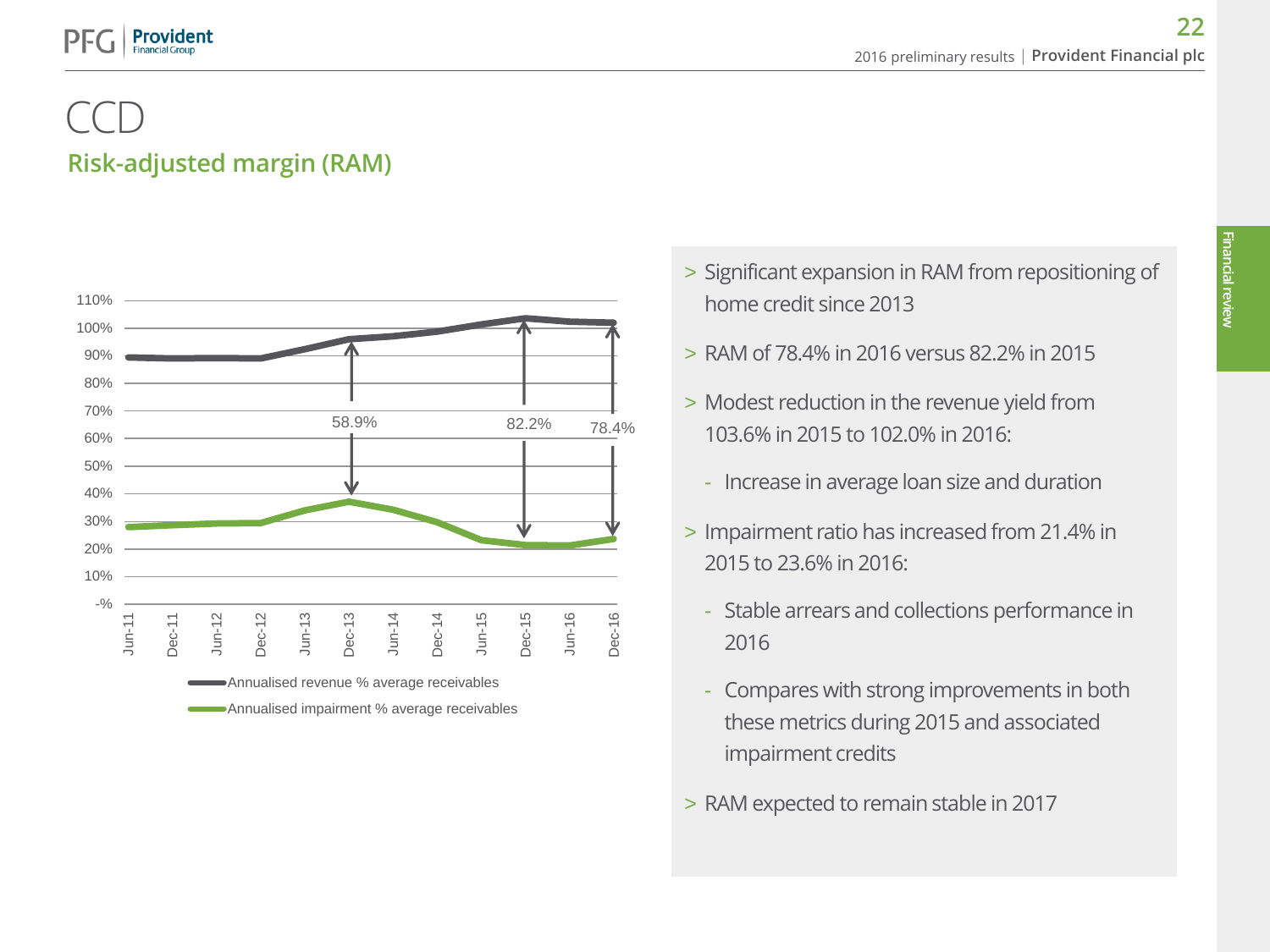### Arrears profile CCD

|                             | At 31 December (% receivables) |       |
|-----------------------------|--------------------------------|-------|
|                             | 2016                           | 2015  |
| In order                    | 55.3                           | 51.3  |
| In arrears:                 |                                |       |
| - Past due but not impaired | 10.9                           | 10.7  |
| - Impaired                  | 33.8                           | 38.0  |
| Total                       | 100.0                          | 100.0 |

- > Based on contractual arrears
- > Past due but not impaired includes customers who have missed 1 payment in last 12 weeks
- > IFRS 7 disclosures consistent with improvement in quality of receivables book

### **Impairment policy:**

- > Based on last 12 weeks payment performance
- > Loans deemed impaired if more than 1 contractual weekly payment missed in previous 12 weeks
- > 95%+ provision against loans for which no payment received in last 12 weeks
- > Timely, realistic provisioning which has been applied consistently and reinforces the right behaviour amongst agents and employees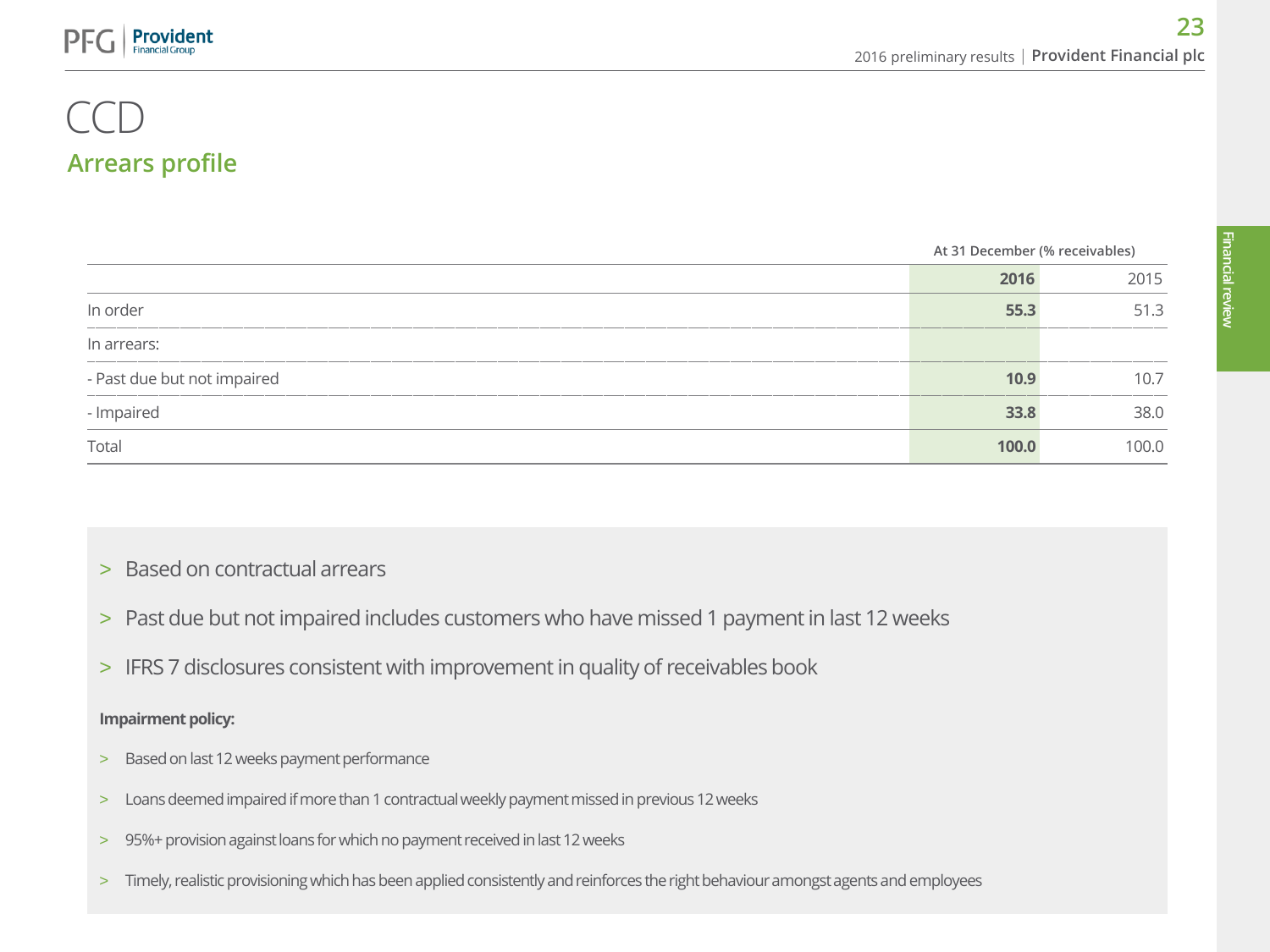# Results Moneybarn

|                                         | Year ended 31 December |            |                |
|-----------------------------------------|------------------------|------------|----------------|
|                                         | 2016<br>£m             | 2015<br>Em | Change<br>$\%$ |
| Customer numbers ('000)                 | 41                     | 31         | 32.3           |
| Year-end receivables                    | 297.3                  | 219.6      | 35.4           |
| Average receivables                     | 266.6                  | 190.8      | 39.7           |
| Revenue                                 | 80.7                   | 55.3       | 45.9           |
| Impairment                              | (16.4)                 | (8.9)      | (84.3)         |
| Revenue less impairment                 | 64.3                   | 46.4       | 38.6           |
| Risk-adjusted margin <sup>1</sup> (%)   | 24.1                   | 24.3       |                |
| Costs                                   | (20.5)                 | (15.6)     | (31.4)         |
| Interest                                | (12.7)                 | (9.5)      | (33.7)         |
| Adjusted profit before tax <sup>2</sup> | 31.1                   | 21.3       | 46.0           |
| Return on assets <sup>3</sup> (%)       | 13.1                   | 12.9       |                |

1 Revenue less impairment as a percentage of average receivables

2 Adjusted profit before tax is stated before the amortisation of acquisition intangibles of £7.5m (2015: £7.5m)

3 Adjusted profit before interest after tax as a percentage of average receivables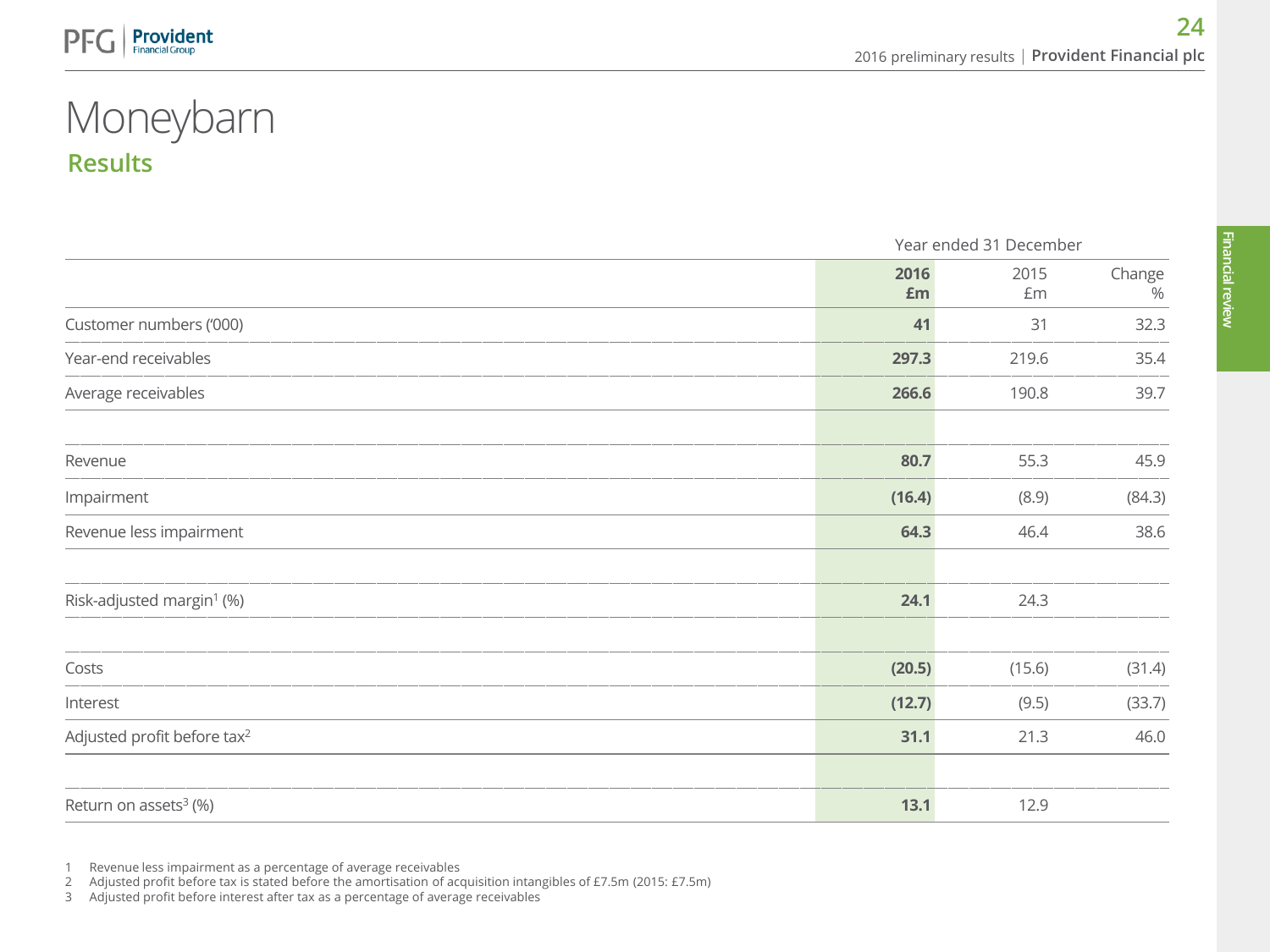### New business volumes Moneybarn



- > 2016 new business volumes of 21,500 show yearon-year growth of 28.0%:
	- Benefit of group funding and product development has reinforced primacy with broker network
	- Investment in platform and people
	- Moderation in new business volumes during the seasonally quieter fourth quarter
	- Strong start to 2017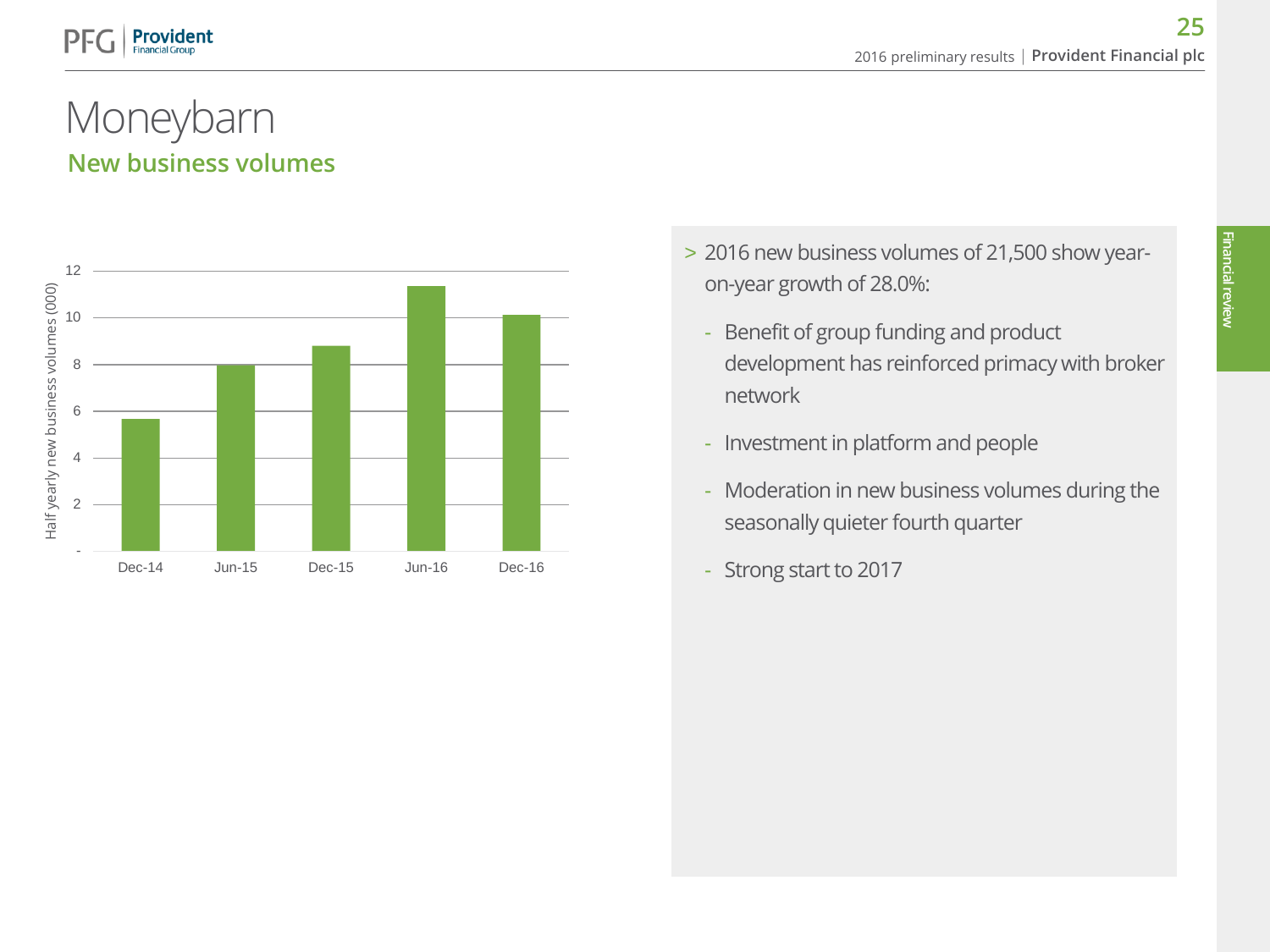### Receivables Moneybarn



- > Year-on-year receivables growth of 35.4%
- > Average loan value reduced to £8,200 versus £8,900 in 2015 reflecting modest shift in mix to lower value, higher yielding vehicles
- > Receivables book at £297.3m, up from £131.2m at acquisition (August 2014)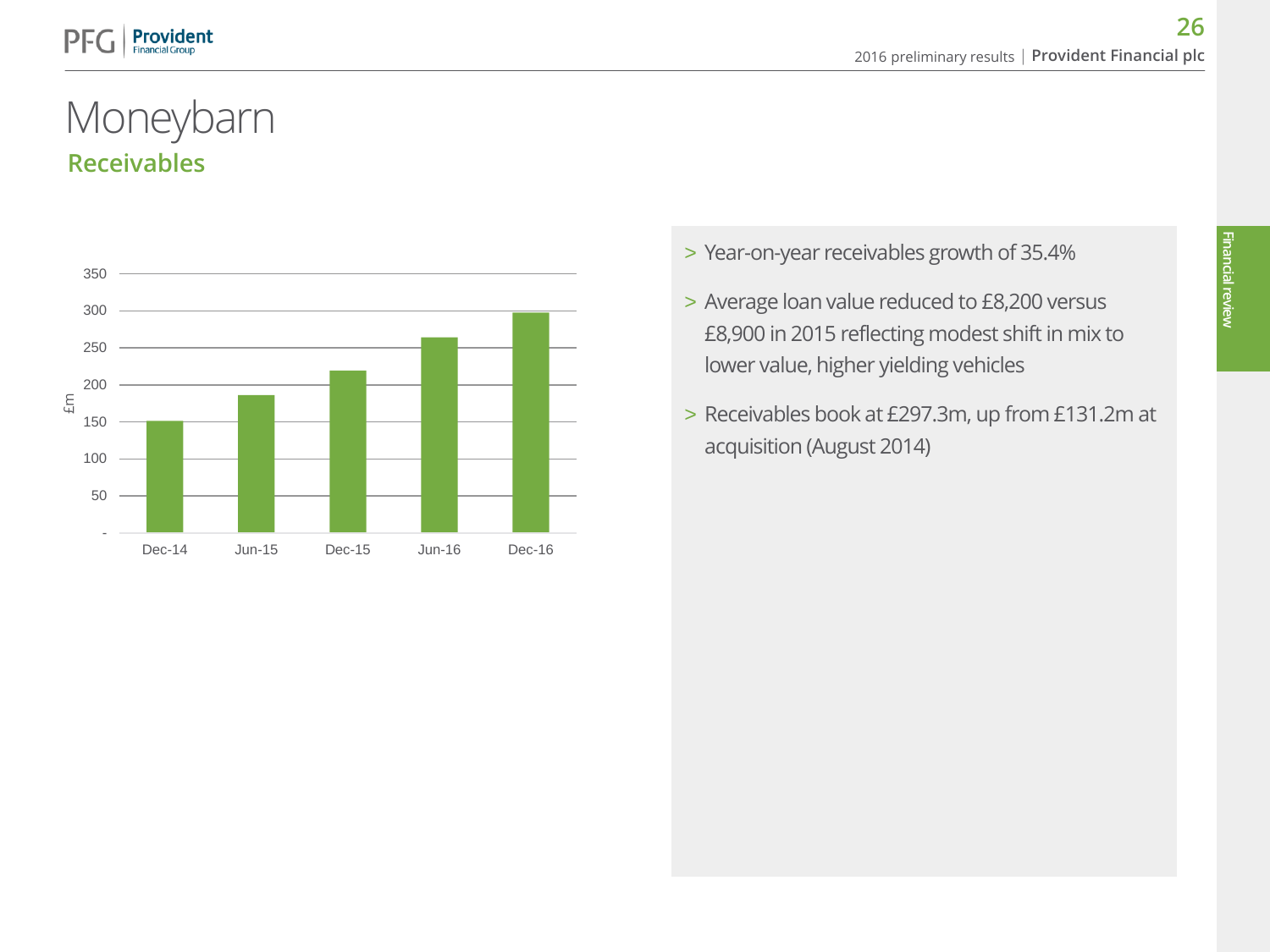# Balance sheet Group

PFG

**Provident** 

|                                             | At 31 December |            |
|---------------------------------------------|----------------|------------|
|                                             | 2016<br>£m     | 2015<br>£m |
| Goodwill                                    | 71.2           | 71.2       |
| Acquisition intangibles                     | 57.5           | 65.0       |
| Receivables:                                |                |            |
| - Vanquis Bank                              | 1,424,7        | 1,252.0    |
| - Home credit                               | 560.0          | 522.2      |
| - Satsuma                                   | 18.2           | 12.1       |
| - glo                                       | 6.6            | 10.8       |
| - Moneybarn                                 | 297.3          | 219.6      |
| Total receivables                           | 2,306.8        | 2,016.7    |
| Pension asset                               | 72.4           | 62.3       |
| Available for sale investment (Visa shares) | 8.0            | 17.5       |
| Liquid asset buffer                         | 168.9          | 134.2      |
| Bank and bond funding                       | (913.9)        | (865.2)    |
| Retail deposits                             | (941.2)        | (731.0)    |
| Other                                       | (39.6)         | (63.0)     |
| Net assets                                  | 790.1          | 707.7      |
|                                             |                |            |
| Gearing (times)                             | 2.3            | 2.2        |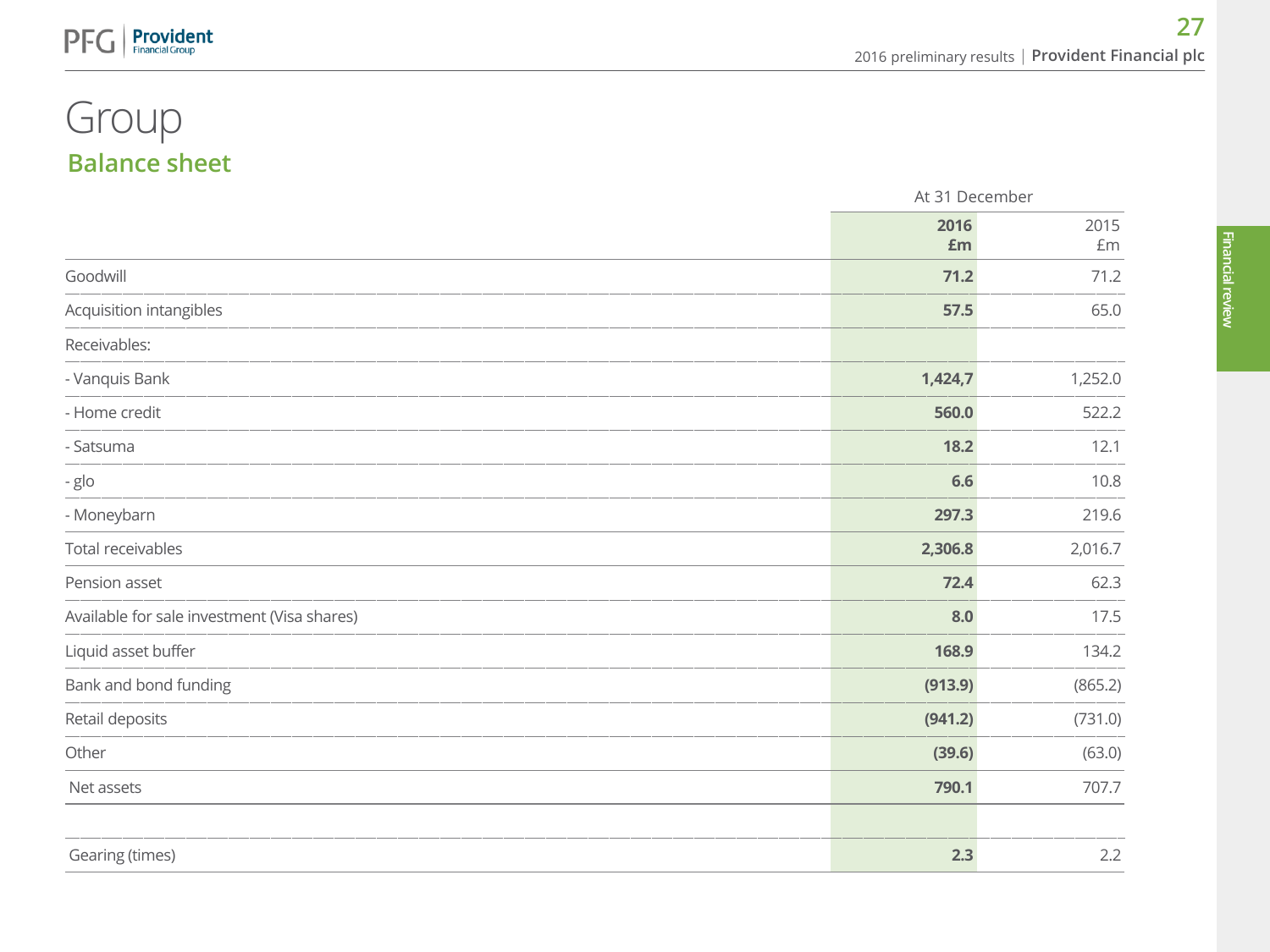# Gearing Group



Gearing calculated as:

(Total borrowings – liquid assets buffer) (Net assets – pension asset, net of deferred tax – fair value of derivatives)

- > Strong capital generation has consistently funded dividends and growth
- > Reduction during 2014 and 2015 reflected:
	- Equity raised to fund acquisition of Moneybarn in order to preserve regulatory capital levels
	- Capital release from shrinkage of home credit receivables
- > Gearing of 2.3 times at December 2016 versus banking covenant of 5.0 times:
	- Uplift from 2.2 times at December 2015 reflects funding of growth
	- Strong receivables growth of £300m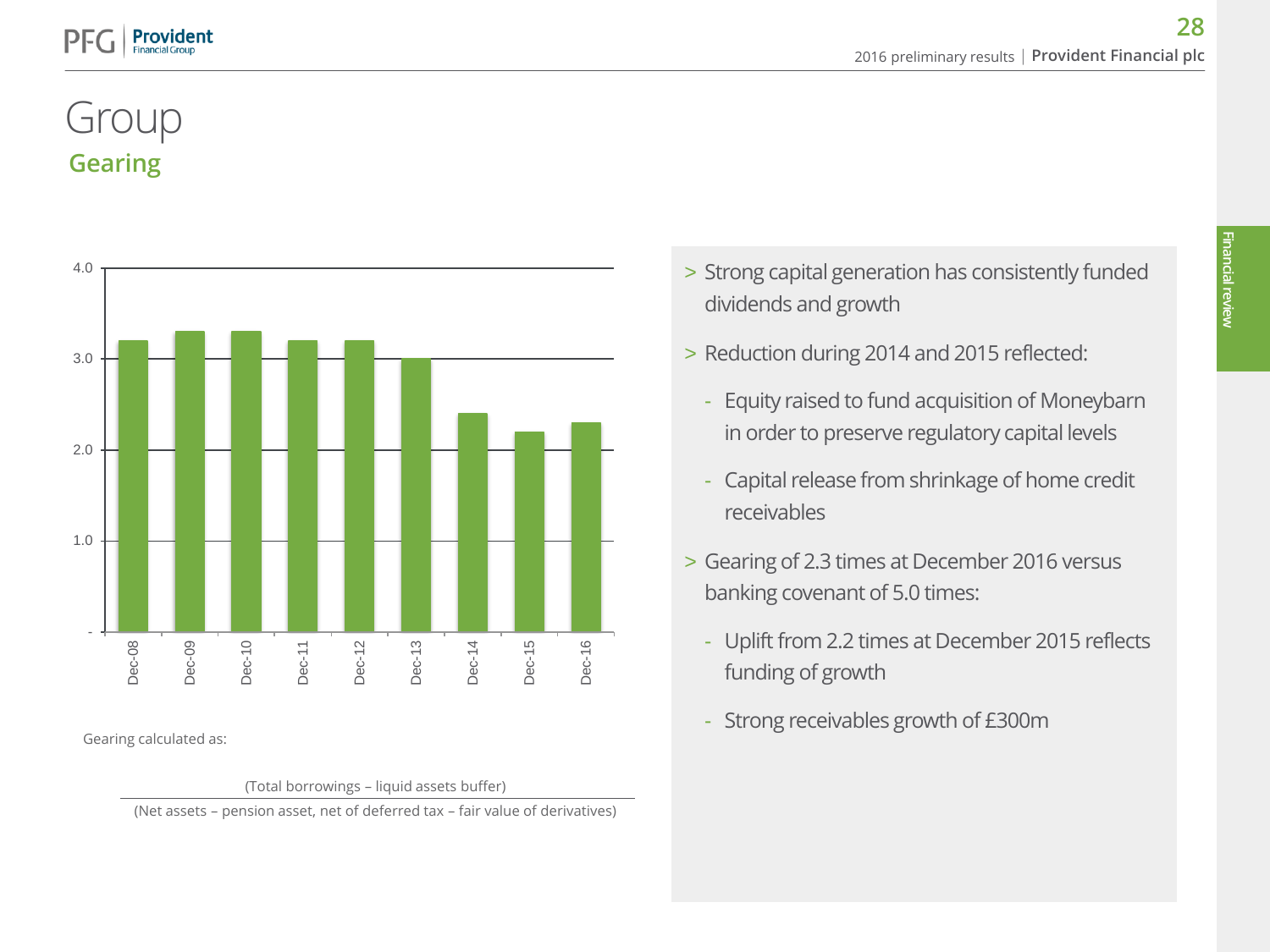### Diversified funding base Group

**Provident** 

|                                                    |                   | At 31 December 2016             |  |
|----------------------------------------------------|-------------------|---------------------------------|--|
|                                                    | Pre renewal<br>£m | Post renewal <sup>1</sup><br>£m |  |
| <b>Banks</b>                                       | 383               | 450                             |  |
| Bonds and private placements:                      |                   |                                 |  |
| - Senior public bond                               | 250               | 250                             |  |
| - M&G term loan                                    | 90                | 90                              |  |
| - Other sterling/euro medium-term notes            | 28                | 28                              |  |
| - Retail bonds                                     | 270               | 270                             |  |
| Total bonds and private placements                 | 638               | 638                             |  |
| Vanquis Bank retail deposits                       | 941               | 941                             |  |
| <b>Total committed facilities</b>                  | 1,962             | 2,029                           |  |
| Borrowings under committed facilities <sup>2</sup> | 1,822             | 1,822                           |  |
| Headroom on committed borrowing facilities         | 140               | 207                             |  |
| Additional retail deposits capacity <sup>3</sup>   | 234               | 234                             |  |
| Funding capacity                                   | 374               | 441                             |  |

1 Stated after the renewal of the syndicated bank facility on 31 January 2017 2 Borrowings under committed facilities are stated net of £30m of cash held on deposit which was used to repay the syndicated bank facility immediately after the year end<br>3 Represents the Vanquis Bank intercompany loan fro

3 Represents the Vanquis Bank intercompany loan from Provident Financial plc of £234m at 31 December 2016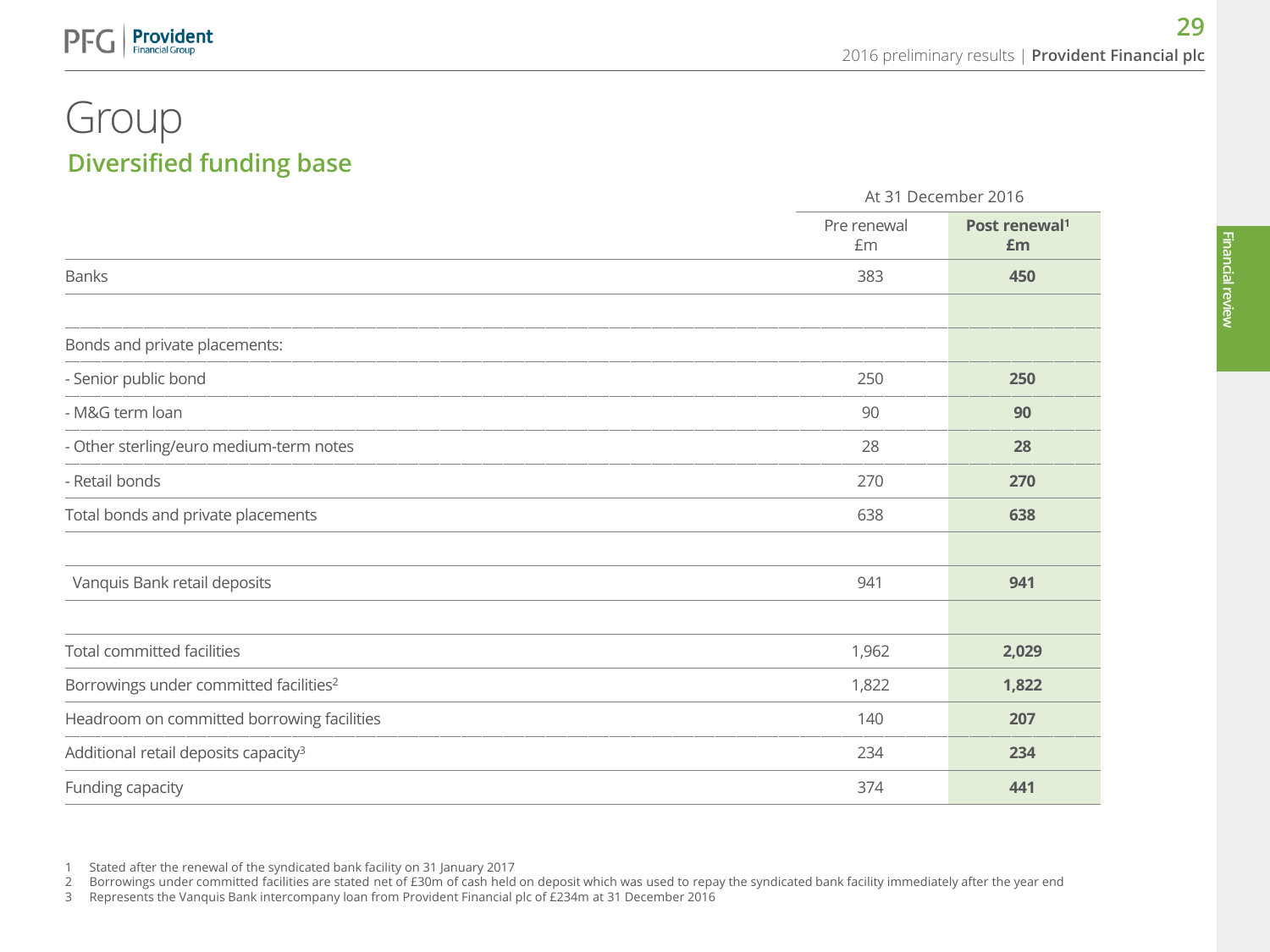## Maturity profile of debt Group

**Provident** 



- > Relatively low maturities over the next 30 months following renewal of syndicated bank facility
- > Weighted average period to maturity of committed borrowings now 2.9 years
- > Headroom on committed facilities plus Vanquis Bank retail deposits programme provides funding through to October 2019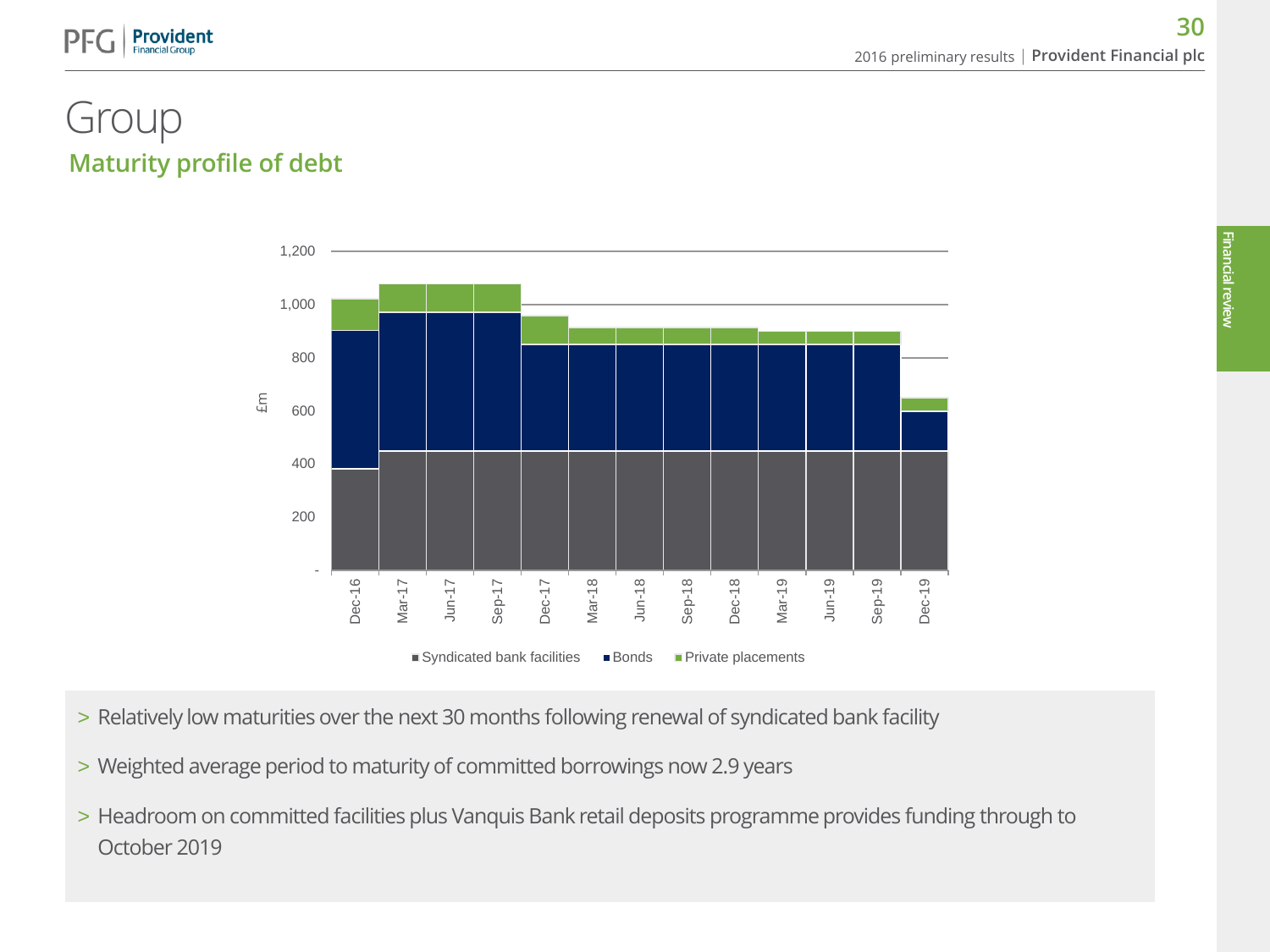

### Retail deposits programme Vanquis Bank



> Retail deposits represent 66% of Vanquis Bank's receivables (2015: 58%):

- Funding growth
- Historically attractive rates
- > Weighted average period to maturity on deposits of 2.6 years
- > Blended deposits rate of 3.0%, after cost of holding liquid assets buffer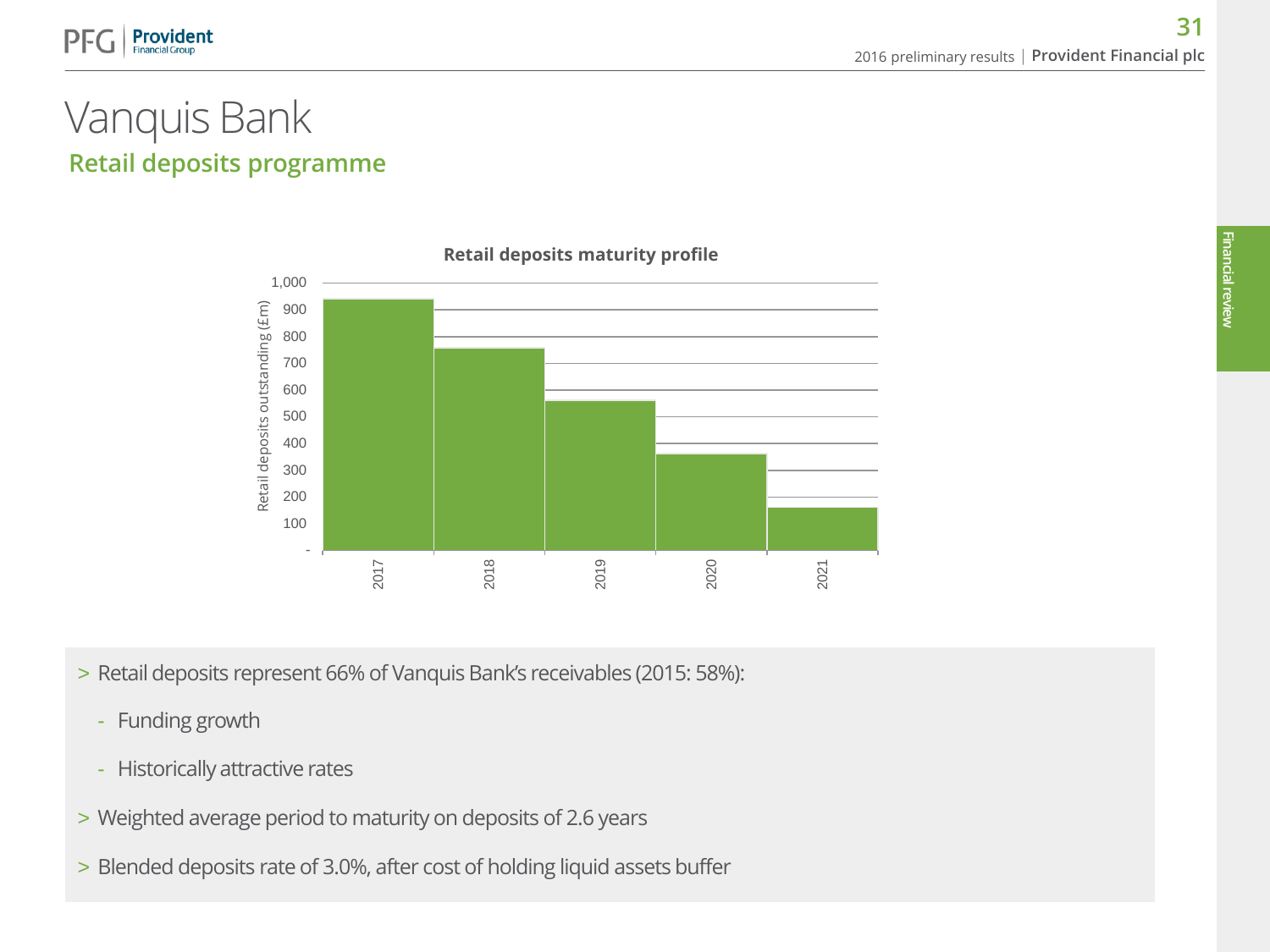

### Alignment of dividend policy, gearing and growth Group

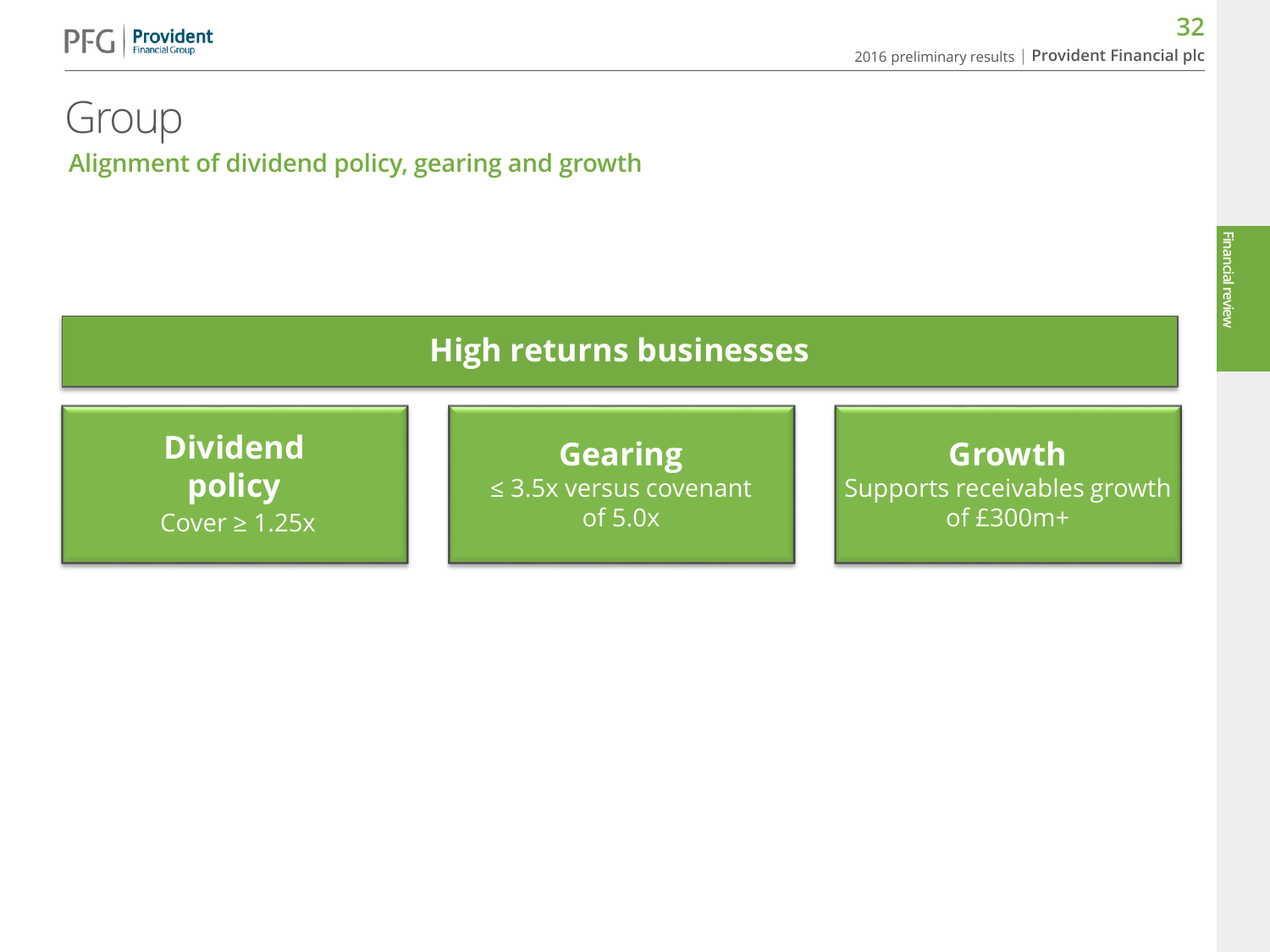### Strong capital generation Group

**Provident Financial Group** 

|                                |            | Year ended 31 December |  |
|--------------------------------|------------|------------------------|--|
|                                | 2016<br>£m | 2015<br>£m             |  |
| Vanquis Bank                   | 152.2      | 143.5                  |  |
| CCD                            | 80.1       | 65.1                   |  |
| Moneybarn                      | $7.2$      | 0.2                    |  |
| Central                        | (6.3)      | (18.9)                 |  |
| Capital generated <sup>1</sup> | 233.2      | 189.9                  |  |
|                                |            |                        |  |
| Dividends declared             | (195.7)    | (174.4)                |  |
|                                |            |                        |  |
| Surplus capital generated      | 37.5       | 15.5                   |  |

1 Capital generated is calculated as net cash generated from operating activities, after adding back 80% of the growth in customer receivables funded by borrowings, less net cash used in investing activities

- > Capital generation from Vanquis Bank reflects one-off cash proceeds from sale of Visa shares (£12m) and higher tax payments primarily due to the bank tax surcharge (£15m)
- > Improved capital generation in CCD reflects reduction in start-up losses in Satsuma and exceptional cost in 2015
- > Moneybarn funding its own rapid growth and set to become increasingly capital generative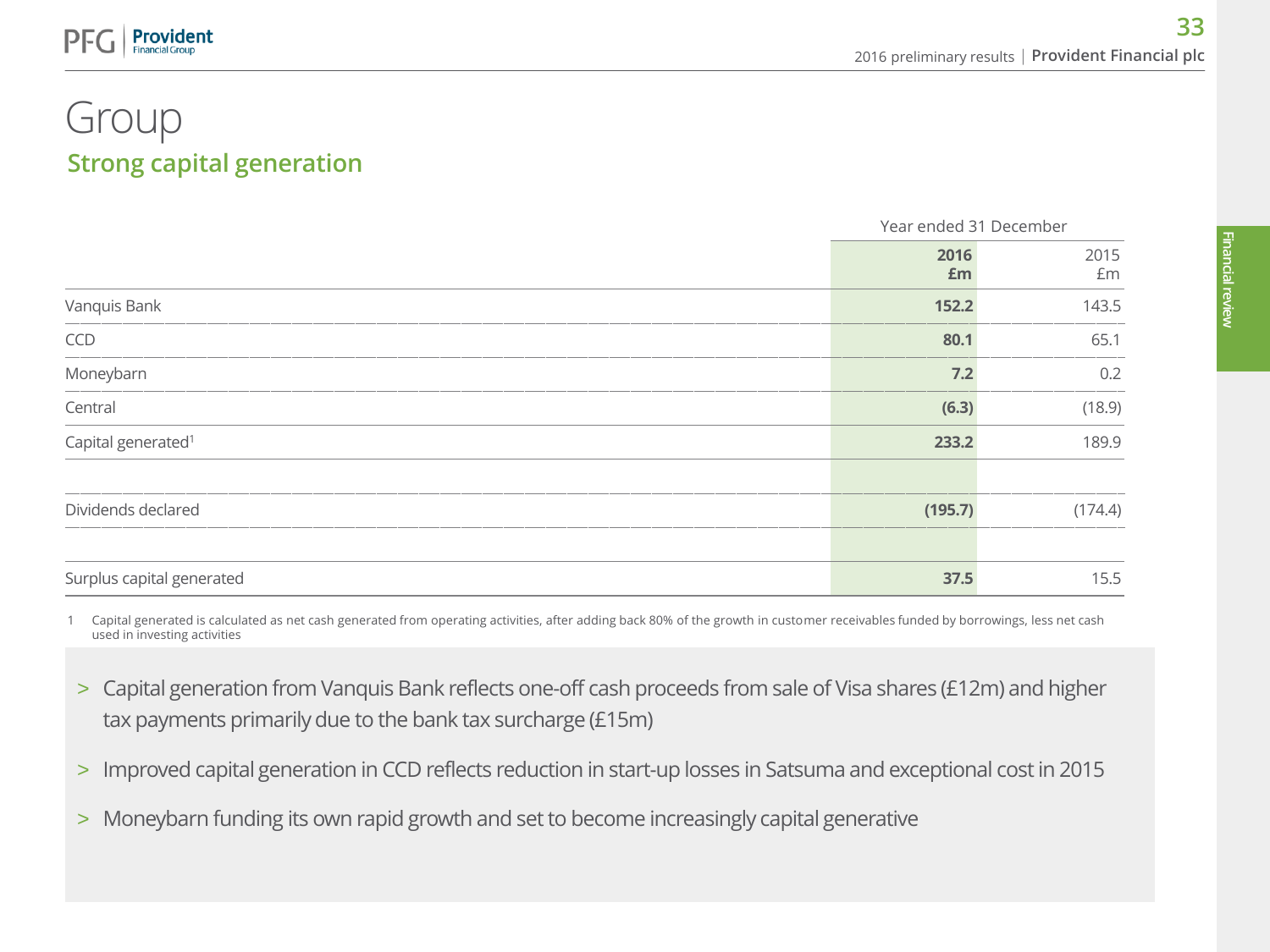

# Concluding remarks

Peter Crook – Chief Executive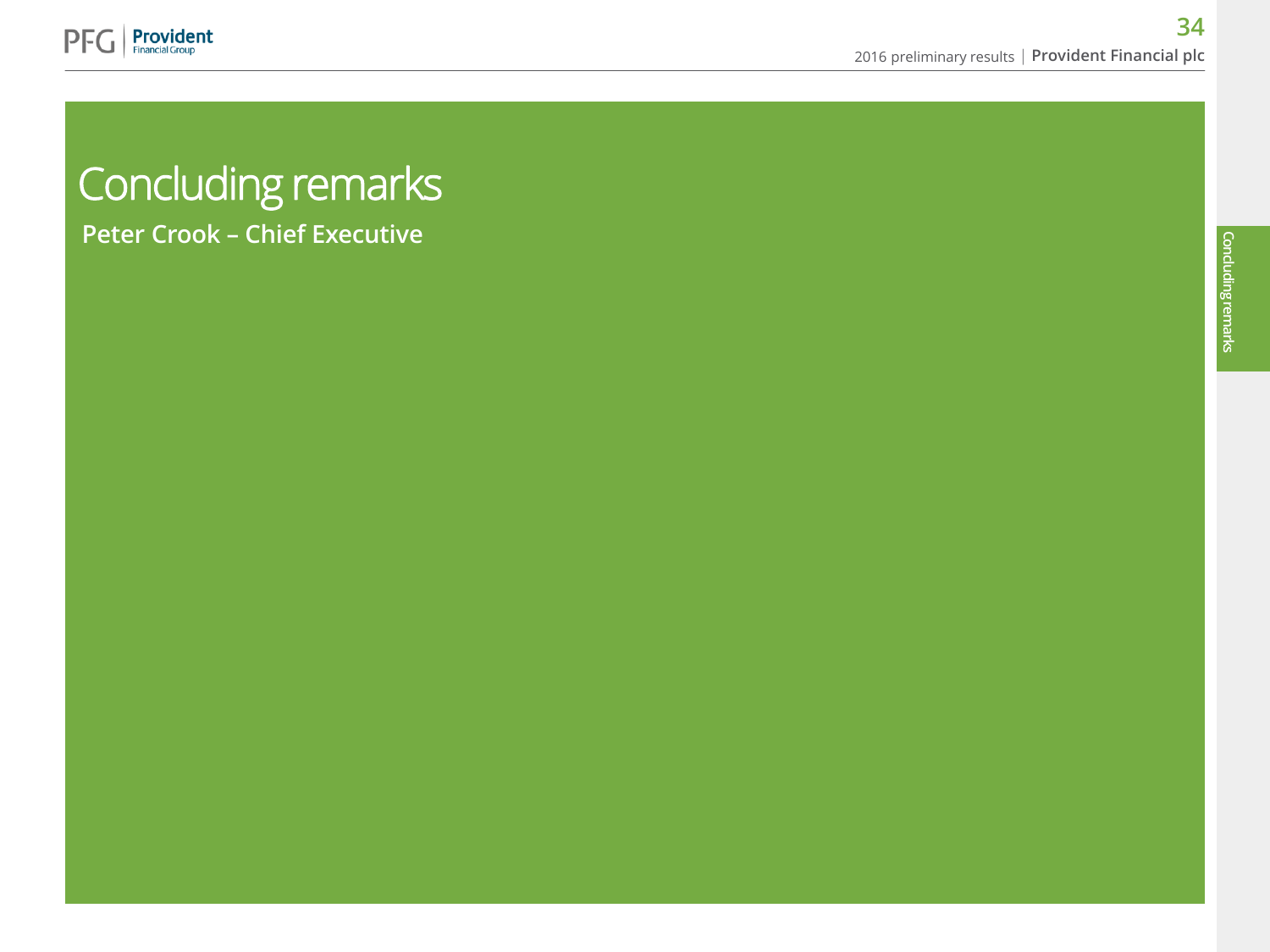### Group Regulation

### **Transfer of regulation to the FCA**

- > Vanquis Bank and Moneybarn are fully authorised by the FCA
- > CCD continues to operate under an interim permission, consistent with other sizeable firms in the home credit market
- > The ongoing supervision under the FCA is more exacting than the previous OFT regime

### **FCA credit card review**

- > The FCA is continuing its review of persistent debt, early intervention and how credit limit increases are applied
- > Further consultation is expected in the first quarter of 2017

### **FCA high-cost credit review**

- > The FCA are conducting a market-wide review of high-cost credit in 2017 which will include home credit, guarantor loans, rent-to-own and pawn broking
- > Represents a natural extension to the FCA's reviews of: (i) the high-cost short-term credit remedies introduced in 2015; and (ii) overdrafts, which were already scheduled to take place in 2017
- > Group will respond to information requests and maintain a constructive dialogue with the FCA to assist their review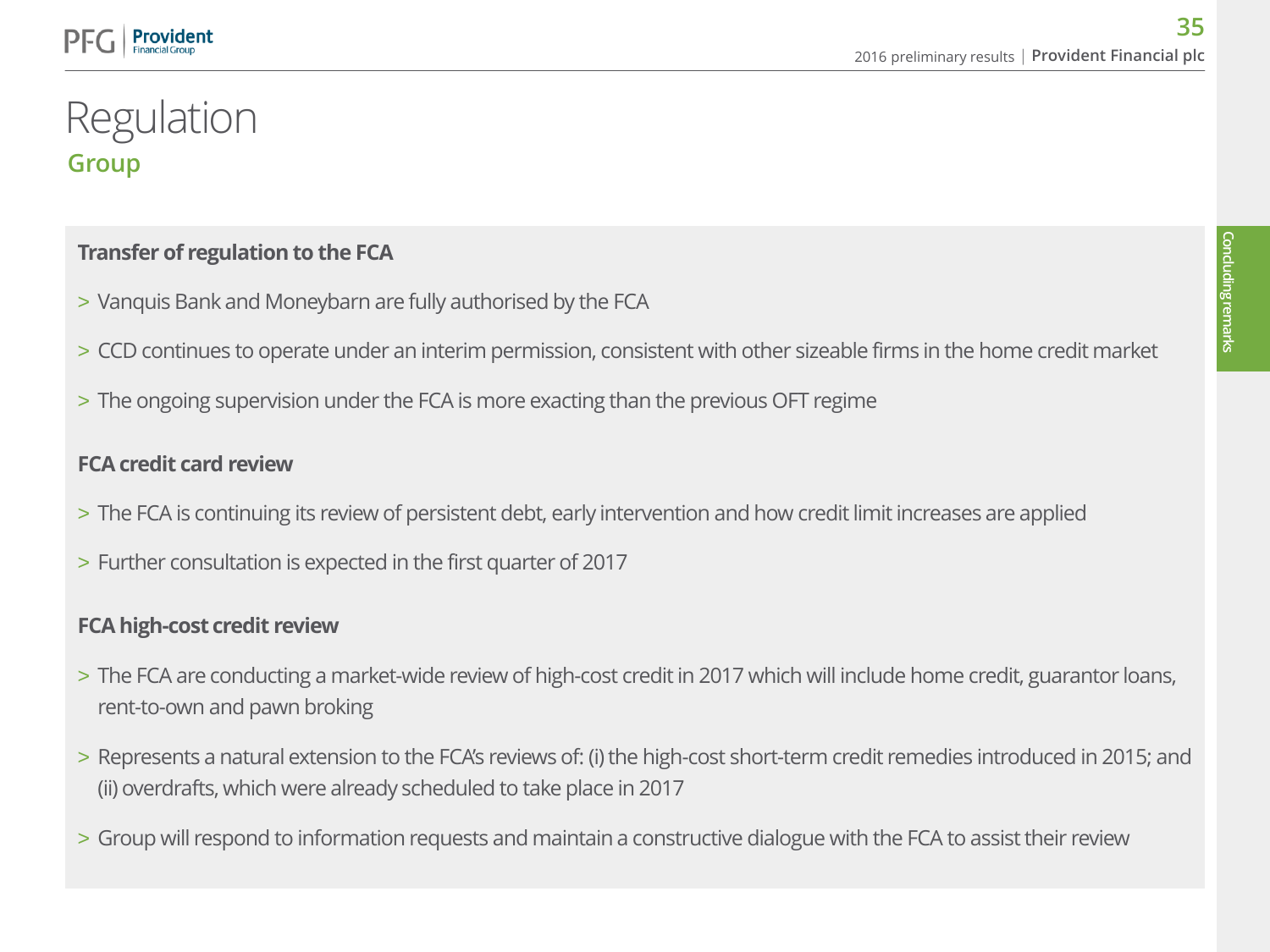# Business case

**Provident Financial Group** 

### PFG is well placed to continue to deliver excellent returns to shareholders

**PFG**

- > Market leader in non-standard credit with sustainable business models
- > Good mix of businesses with attractive growth and returns over medium term
- > Proven low volatility through economic cycle
- > Significant competitive advantage in technology, marketing, underwriting and collections
- > Highly skilled and experienced management
- > Robust balance sheet and prudent funding
- > Strong capital generation supports growth and progressive dividend policy

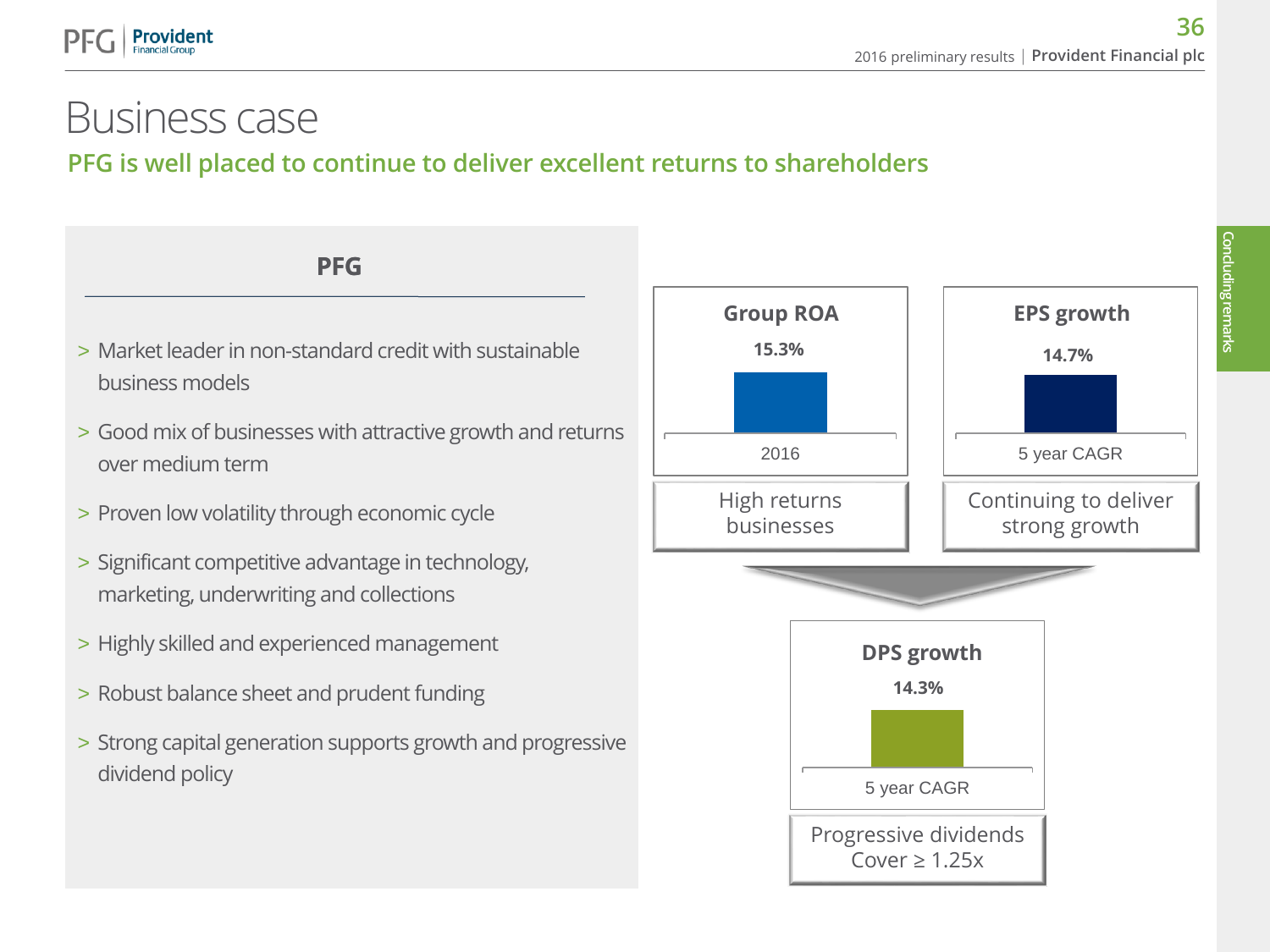# Group Capital Markets Day

- > Capital Markets Day being held on 4 April 2017
- > Updates will be provided on all of the group's businesses
- > Key areas of focus will be:

**Provident** 

- The proposed enhancements to the home credit operating model
- Initiatives in place to expand Vanquis Bank's credit card distribution and proposition
- Development of the group's loans proposition in Vanquis Bank and Satsuma
- The group's progress in enhancing its digital capability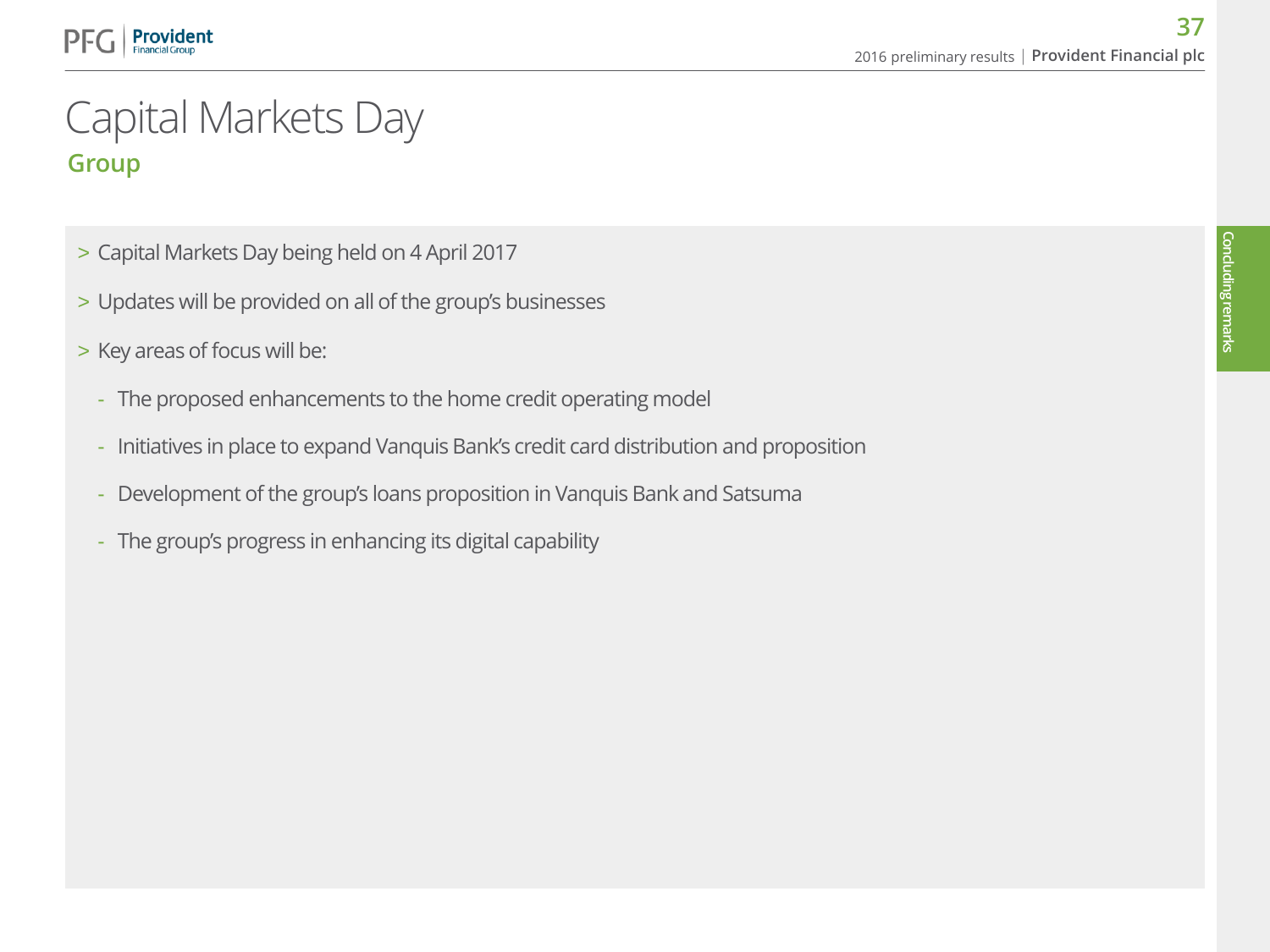# Group **Outlook**

Provident

- > Vanquis Bank continues to deliver a strong financial performance:
	- Strong new account booking momentum and good pipeline of initiatives to further augment growth in 2017 and beyond
	- Performance of the recently launched unsecured loans pilot is encouraging and represents a significant opportunity
- > Re-positioned home credit business delivered a robust performance in 2016:
	- Business is now actively pursuing its plans to secure significant financial benefits from migrating to a more efficient and effective field organisation supported by the deployment of further technology
- > Satsuma has made good progress in 2016:
	- On course to deliver profitable growth from the attractive market opportunity available to it
- > Moneybarn has achieved another significant uplift in new business volumes in 2016:
	- Leaves the business in excellent shape to deliver strong growth
- > Group's funding capacity and liquidity positions are strong with headroom to meet contractual maturities and internal growth plans through to October 2019
- > Group has made a good start to 2017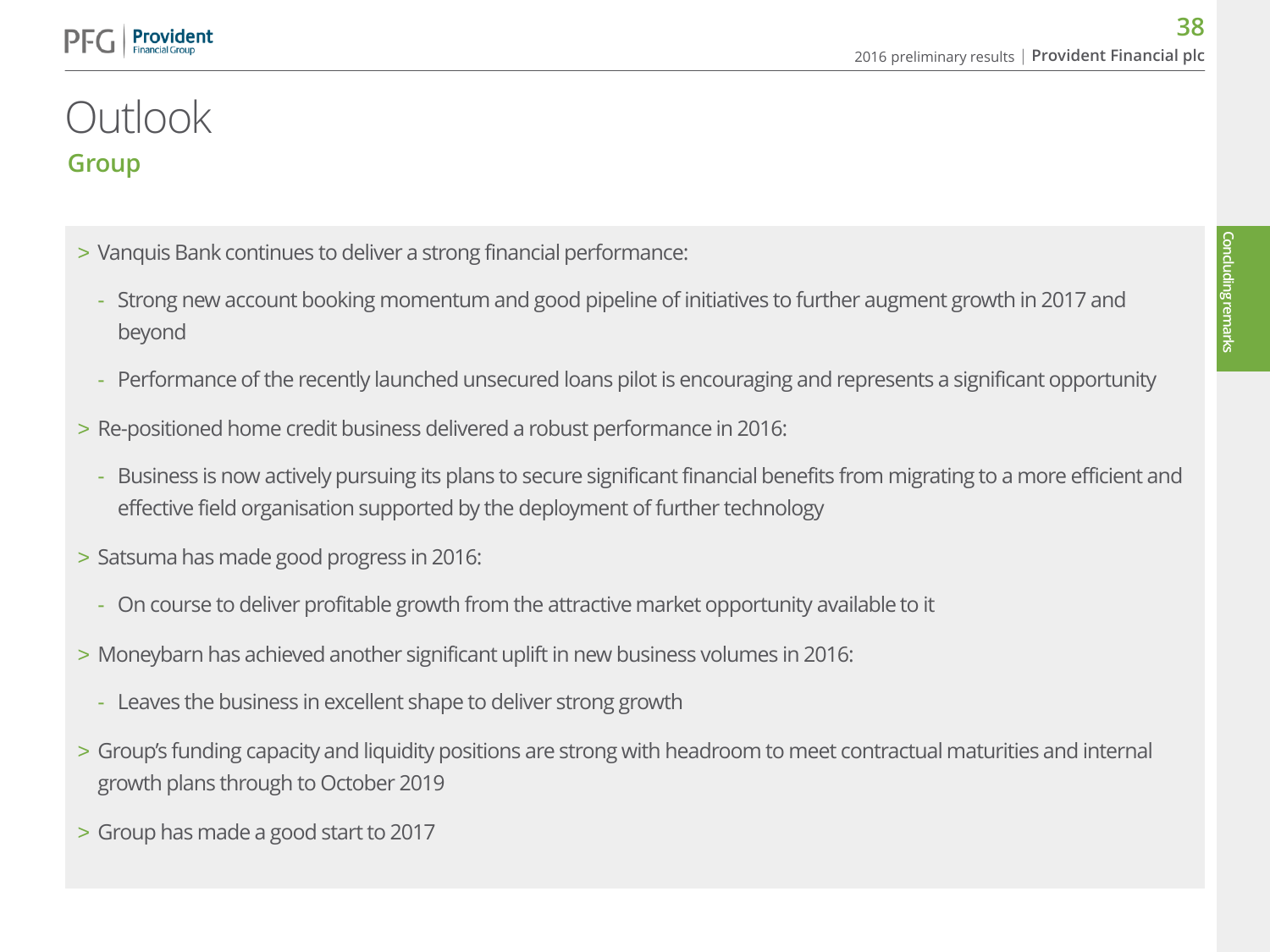

# **Questions**

Peter Crook – Chief Executive Andrew Fisher – Finance Director